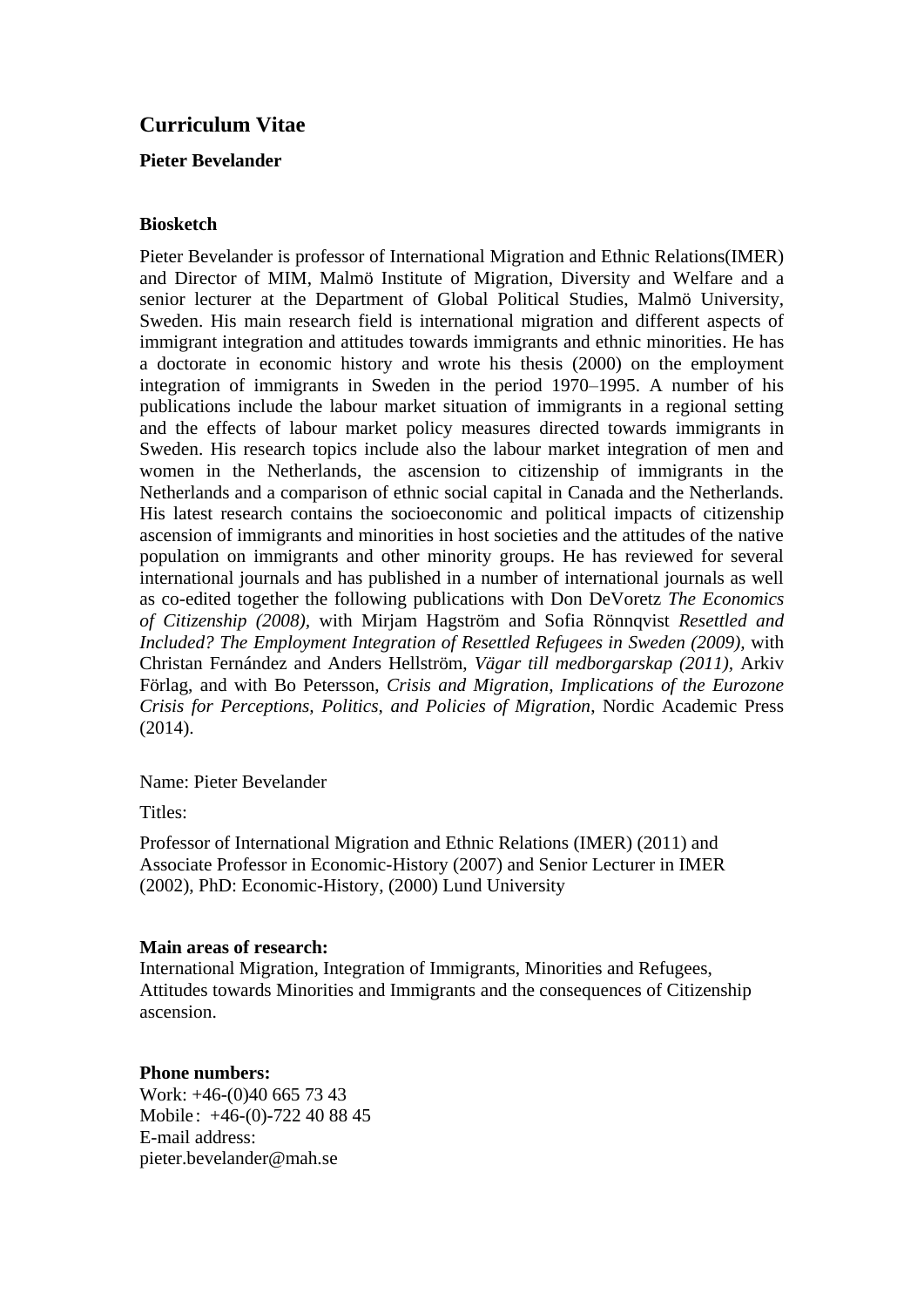Postal address: 205 06 Malmö, Sweden

Visiting address: Citadellsvägen 7, Gäddan 8, Room 282.

### **Educational background**

- Teachers college, Delft, (1987), The Netherlands
- Fil. Lic in economic history (1995), Lund University, Sweden
- Fil. Dr. (PhD) in economic history (2000), Lund University, Sweden
- Associate Professor (Docent) in Economic History, (2007) Lund University
- Professor of IMER, (2011), Faculty of Culture and Society, Malmö University

### **Current position**

# **Director of Malmö Institute for Studies of Migration, Diversity and Welfare, Malmö University.**

Professor and Researcher at Malmö Institute for Studies of Migration, Diversity and Welfare and Lecturer at Department of Global Political Studies, Malmö University.

### **Earlier positions and functions**

Research assistant (1992) Department of Economic History, Lund University.

PhD position (1993-1997) Department of Economic history, Lund University.

Lecturer (1997-2001) IMER (International Migration and Ethnic Relations), Malmö University.

Senior Lecturer (2002) IMER, Malmö University.

Senior Lecturer and Head of Department (2003) IMER, Malmö University.

Postdoc. (2004) Institute of Socio-economic Research (ISEO), Department of Economics, Erasmus University, Rotterdam, The Netherlands.

Senior Lecturer and Educational Coordinator (2005-2006) at IMER, Malmö University, Sweden.

Forskarassistent/Research Position (2007-2011) in the Honour of Willy Brandt at Malmö Institute for studies of Migration, Diversity and Welfare (MIM) and IMER (International Migration and Ethnic Relations) Department, Malmö University, Sweden.

### **Teaching and supervision**

| 1993-1997        | Different courses in economic history, Department of economic<br>history, Lund University.                                                                                                      |
|------------------|-------------------------------------------------------------------------------------------------------------------------------------------------------------------------------------------------|
| 1993-2003        | Courses in Migration and Integration, Department of Nordic<br>Languages, Lund University.                                                                                                       |
| 1997-2003, 2005- | Various courses in International Migration and Ethnic<br>Relations (IMER) at undergraduate, masters and PhD level<br>including supervision of Masters thesis (15) in IMER, Malmö<br>University. |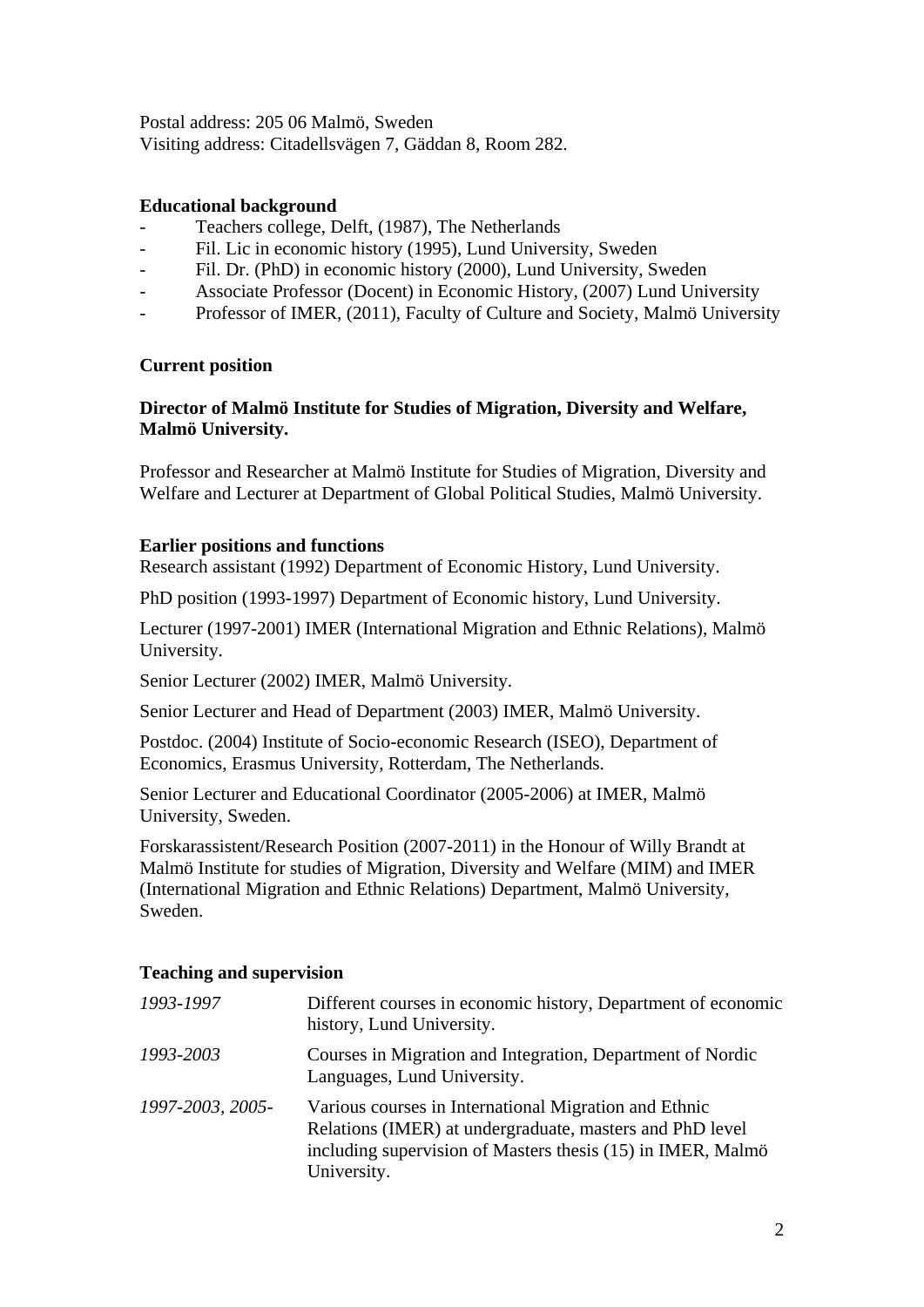| 2003, 2005-2006  | Educational coordinator IMER education, IMER, Malmö<br>University.                                                                                                                                                 |
|------------------|--------------------------------------------------------------------------------------------------------------------------------------------------------------------------------------------------------------------|
| 2010-            | International masters course, International Migration,<br>Integration and Public Policy together with Ravi Pendakur,<br>University of Ottawa.                                                                      |
| 2011, 2012, 2014 | Masters course IMER, Malmö University, Migration and<br>Citizenship. International masters course, International<br>Migration, Integration and Public Policy together with Ravi<br>Pendakur, University of Ottawa. |
| 2009             | Supervision to Licentiate degree in Ethnicity, Inge Dahlstedt.                                                                                                                                                     |
| 2014             | Supervision to Licentiate degree in International Migration and<br>Ethnic Relations (IMER), Henrik Emilsson                                                                                                        |
| 2013-            | Supervision of PhD students (3)                                                                                                                                                                                    |
| 2015             | Economics of Migration, Masters course, Universitat Pompeu<br>Fabra, Barcelona, Spain.                                                                                                                             |

# **Research grants and projects/ Financed by**

| 1992-1996 | Invandrarna i det postindustriella samhället. Invandring och<br>ekonomisk strukturförändring i Sverige 1970-1990./Social<br>Science Foundation. |
|-----------|-------------------------------------------------------------------------------------------------------------------------------------------------|
| 1996-1997 | Invandrare i Storstäderna. / Center for Business and Policy<br><b>Studies</b>                                                                   |
| 1997-2001 | Integrering eller marginalisering? En longitudinell studie av<br>invandrare i Sverige 1968-93" / Social Science Foundation.                     |
| 1997-1999 | National Evaluation av Mål3 och Employment (EU programs)<br>/Swedish Labour market Board.                                                       |
| 1999-2003 | Utvärdering av integrationsinsatser i Rosengård enligt                                                                                          |
|           | storstadsprogrammet för särskild utsatta bostadsområden / $City$<br>of Malmö.                                                                   |
| 2004      | Invandrarnas social-ekonomiska integration i det Nederländska<br>samhället /Postdoc financed by STINT.                                          |
| 2005      | Evaluation of introduction methods for integration of refugees<br>/Swedish Integration Board.                                                   |
| 2005-2006 | Flyktingars chansen att få jobb - vad betyder den lokala<br>arbetsmarknaden och de lokala nätverken? /Swedish Board of<br>Municipalities.       |
| 2006-2007 | Islamofobia among young students in Sweden /Board for Living<br>History.                                                                        |
| 2006      | Migration and Labour Market Integration of Immigrants for the<br>city of Stockholm /The city of Stockholm                                       |
| 2007-2010 | Prominstat, Promoting comparative Quantitative research in the                                                                                  |
|           | field of Migration and Integration in Europe / European Union.                                                                                  |
| 2008-2009 | Housing market establishment by Refugees and Homelessness<br>among Refugees /Swedish Housing Board                                              |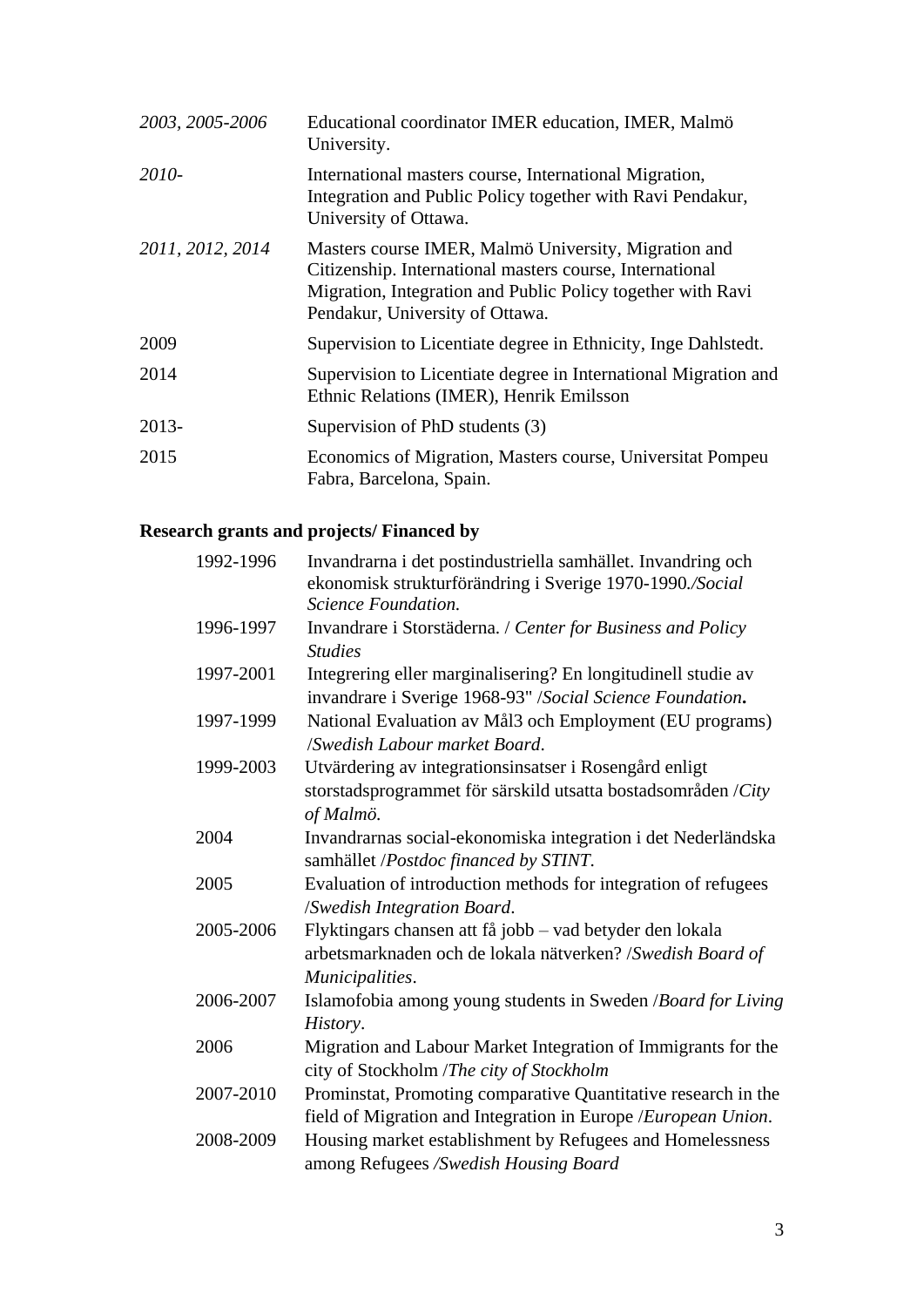| Labor market integration of Resettled Refugees in Sweden /         |
|--------------------------------------------------------------------|
| Europeiska Flyktingfonden                                          |
| TEmporary Migration, integration and the role of POlicies          |
| (TEMPO)/ NORFACE                                                   |
| Scandinavia's population groups of developing countries'           |
| origin: Change and Integration/ Nordic Counsel                     |
| Regulating intimate lives/Danish Research council                  |
| <b>INTERMAR-</b> Integration of International marriages: Empirical |
| Evidence from Europe and North America (Marie Curie                |
| postdoc position at MIM)/ EU 7 <sup>th</sup> Framework.            |
| "Hatbrott - en utmaning för demokratin. En flervetenskaplig        |
| studie om hatbrott i Skåne med fokus på orsaker, konsekvenser      |
| och stödinsatser"./Swedish Science Foundation.                     |
| UniteEurope/ EU 7th Framework.                                     |
| Ymobillity/EU Horizon 2020                                         |
|                                                                    |

### **Research fellowships and Board memberships**

Research fellow at MBC (2006-2010), Vancouver, Canada

Research fellow at IZA (March 2006), Bonn, Germany

Research fellow at SFI (October 2012), Copenhagen, Denmark.

Research fellow at CReAM (March 2014), London, UK

2009-2012 Head of steering committee responsible for Migration Research Profile, Malmö University

2009- Board Member for MIM of new IMISCOE network

2011- Board Member for MIM of International Metropolis Network

2010-2014 Board member of "Maria Baganha Dissertation Prize in Migration" committee sponsored by IMISCOE.

2011- Advisory Board (EUDO) European Union Democracy Observatory on Citizenship

2012-2013 Board Member of Nordic Migration Research Network (NMR)

2014- Board Member of Delegation of Migration Studies (DELMI), Ministry of Justice, Sweden (http://www.delmi.se/).

2015- Chairman of the International Advisory Board of NCCR On the Move, University of Neuchatel, Switzerland.

### **Reviewed for:**

Journal of Population Economics, Journal of Ethnic and Migration studies, Geografiska, Annaler Series B, Acta Sociologica, Sociologisk Forskning, International Migration, Journal of Immigrant and Refugee Studies, Social Forces, Journal of International Migration and Integration, International Migration Review, Ethnic and Racial Studies, European Journal of Population, European Sociological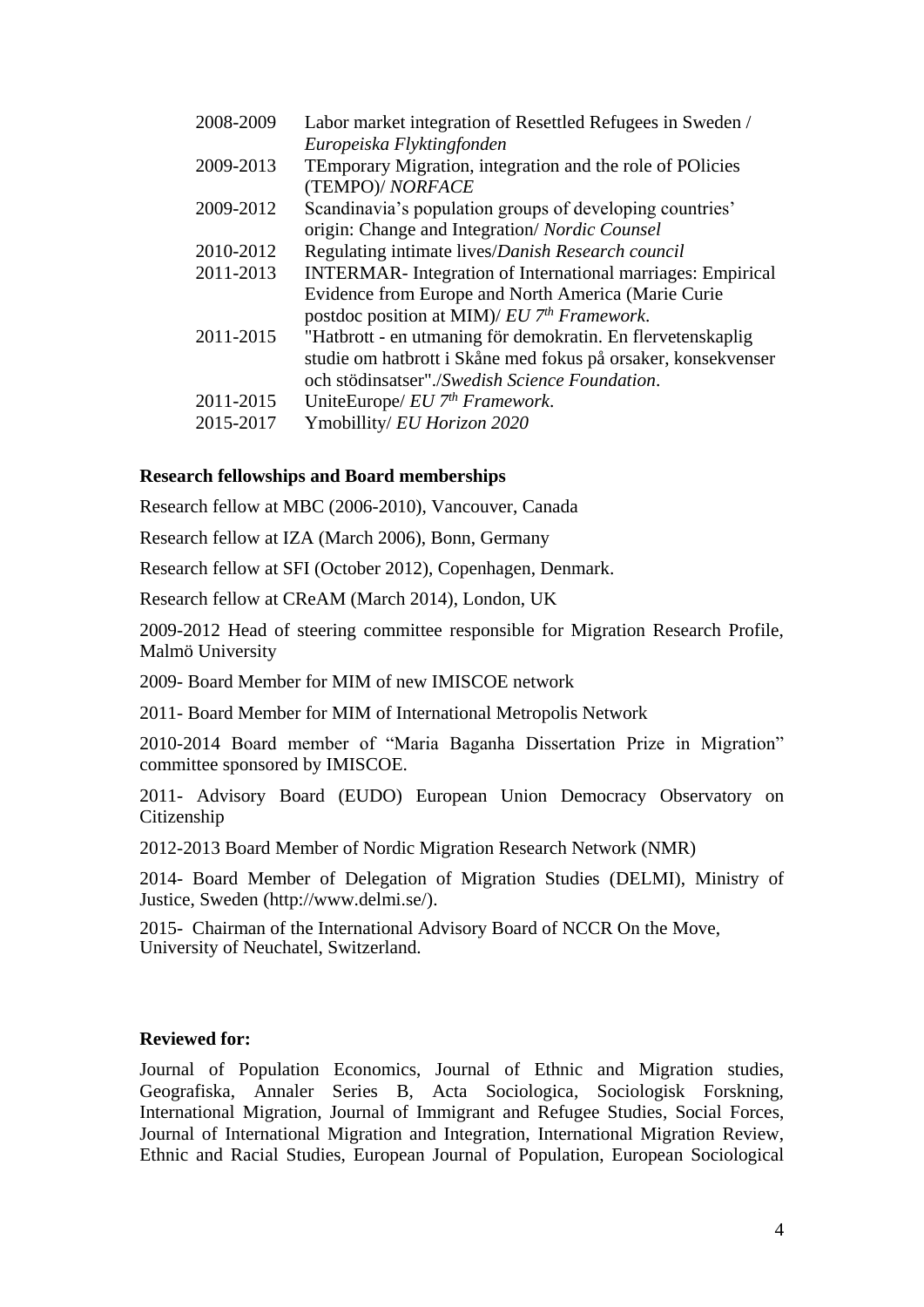Review, Scandinavian Journal of Political Science, Citizenship Studies, Comparative Migration Studies, Nordic Journal of Migration Research, IZA World of labour.

### **Editorships**

2006-2012 Member of Editorial Board for Journal of Immigrant and Refugee Studies: international, national and regional theory, research and practice, (JIRS), Routledge, Taylor & Francis.

2006-2011 Editor for Willy Brandt Series of Working Papers in International Migration and Ethnic Relations, MIM, Malmö University

2009- Member of Editorial Board Current Themes in IMER Research, MIM, Malmö University, MIM, Malmö University

2011/12 Guest editor, Special Issue "Implications of Citizenship Acquisition" in Journal of International Migration and Integration, (JIMI), Issue 2012, Vol. 2.

2012- Member of Editorial Board for Journal of Ethnic and Migration Studies (JEMS), Routledge, Taylor & Francis.

2014- Member of Editorial Board of Comparative Migration Studies (CMS), Springer.

#### **Miscellaneous assignments and commissions**

1997-1999 Member of Department Board (PhD. Representation) Department of Economic History, Lund University.

1997-1999 Member of Employment Board (Student representation), Faculty of Social Sciences, Lund University.

2003-2004 Course in University Management: "Morgondagens ledare vid Malmö högskola", Malmö University.

2005 Vetenskaplig granskare av Socialförsäkringsboken 2005: "På gränsen till trygghet".

2006 Course in Supervision of PhD candidates at Malmö University: "Handledarutbildning inom forskarutbildningen".

2007-2008 Member of Steering Committee EU-project: AQua( Availability and Quality)

2008-2009 External expert employed by ICMPD/Vienna for advise on project "Study regarding discrimination on grounds of race and ethnicity in the area of employment commissioned by the Fundamental Rights Agency (FRA).

2009-2010 External consult for SFI, Denmark. Project on effects of the change in international marriage regulations of Denmark.

2009 Member of Jury for Licentiate dissertation promotion: Inge Dahlstedt, REMESO, Linköping University

2010 Member of Jury for PhD promotion, Department of Political Science, Lund University, PhD Sarah Scuzarello.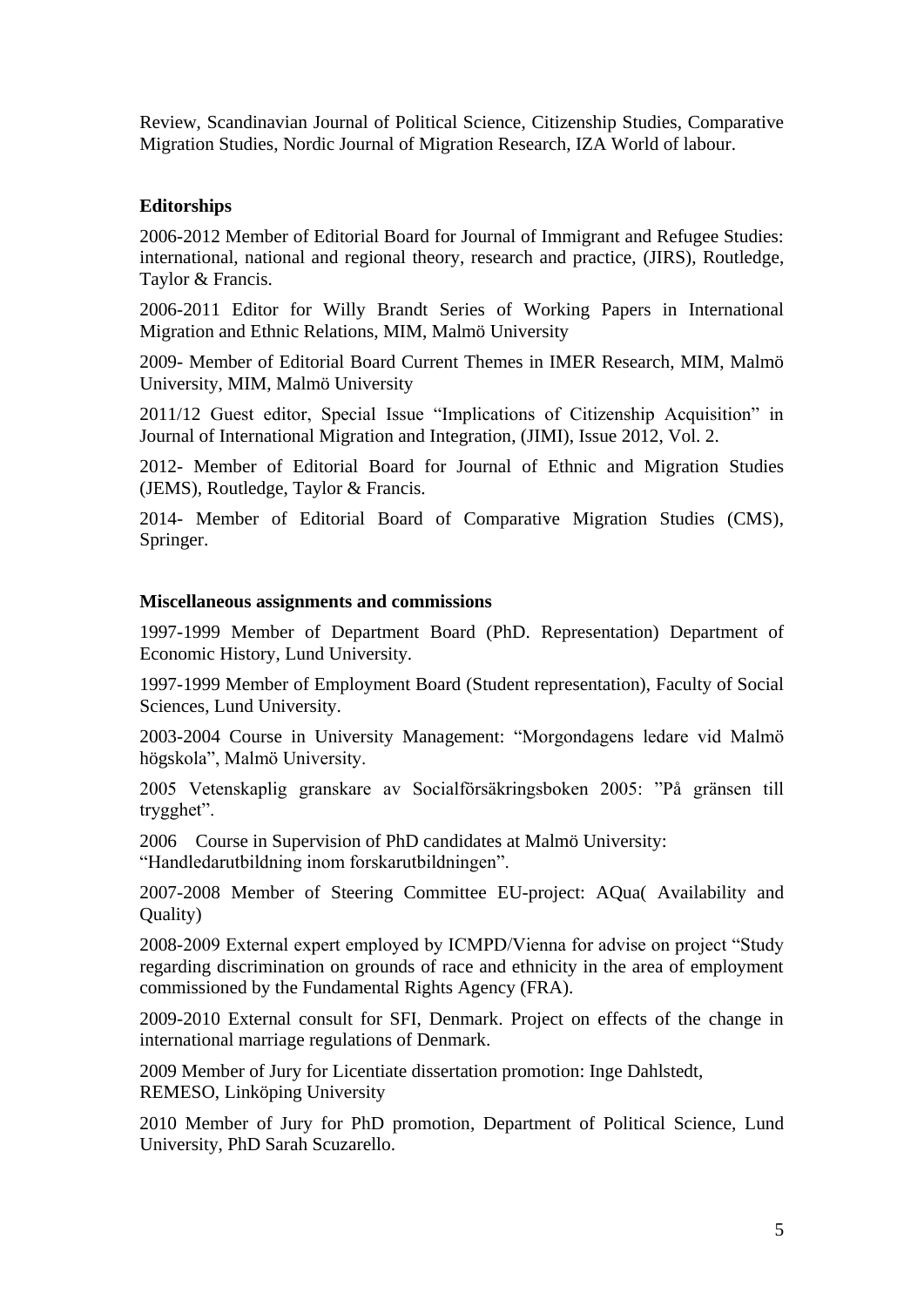2010 Expert invitation for OECD-EU, Background paper for EU-OECD seminar on Naturalisation and the Social-Economic Integration of Immigrants and their Children.

2010- National Expert on Network of Labour Migration and Integration, IOM.

2011 External opponent mid-seminarium 9 Dec., "Anti-immigrant attitudes and the role of immaterial contexts", Andrea Bohman, Sociologiska Institutionen, Umeå Universitet.

2012 Member of Jury for PhD promotion, Department of Handelshögskolan, Göteborg University, PhD Joacim Waaras.

2012 Member of Jury for PhD promotion, Department of REMESO, Linköping University, PhD Martin Qvist.

2012-2014 Commissioned by Forum för Levande Historia to implement new Attitude study on Swedish High School Youth.

2013 Member of Jury for PhD promotion, Department of Psychology, Lund University, PhD Rickard Carlsson.

2013 Member of Selection Committee "Humanities and Social Sciences", National Centers of Competence in Research NCCR, Swiss National Science Foundation (SNSF)

2013 Member of Jury for PhD promotion, Department of Health and Society, Malmö University, PhD Anna-Karin Ivert.

2014 Opponent "slutseminariet" on dissertation "Internationell Familj och Ekonomisk Assimilation" av Andre Rodin, Socialt Arbete, Göteborgs Universitet.

2014 Member of Jury for PhD promotion, Department of Sociology, University of Antwerp, Belgium, PhD Vincent Corluy.

2014 Member of Jury for PhD promotion, Institution for Tema Barn, Linköping University, Sweden, PhD Mehek Muftee.

2015 Member of Jury for PhD promotion, Department of Economic History, Lund University, Sweden, PhD Mats R. Persson.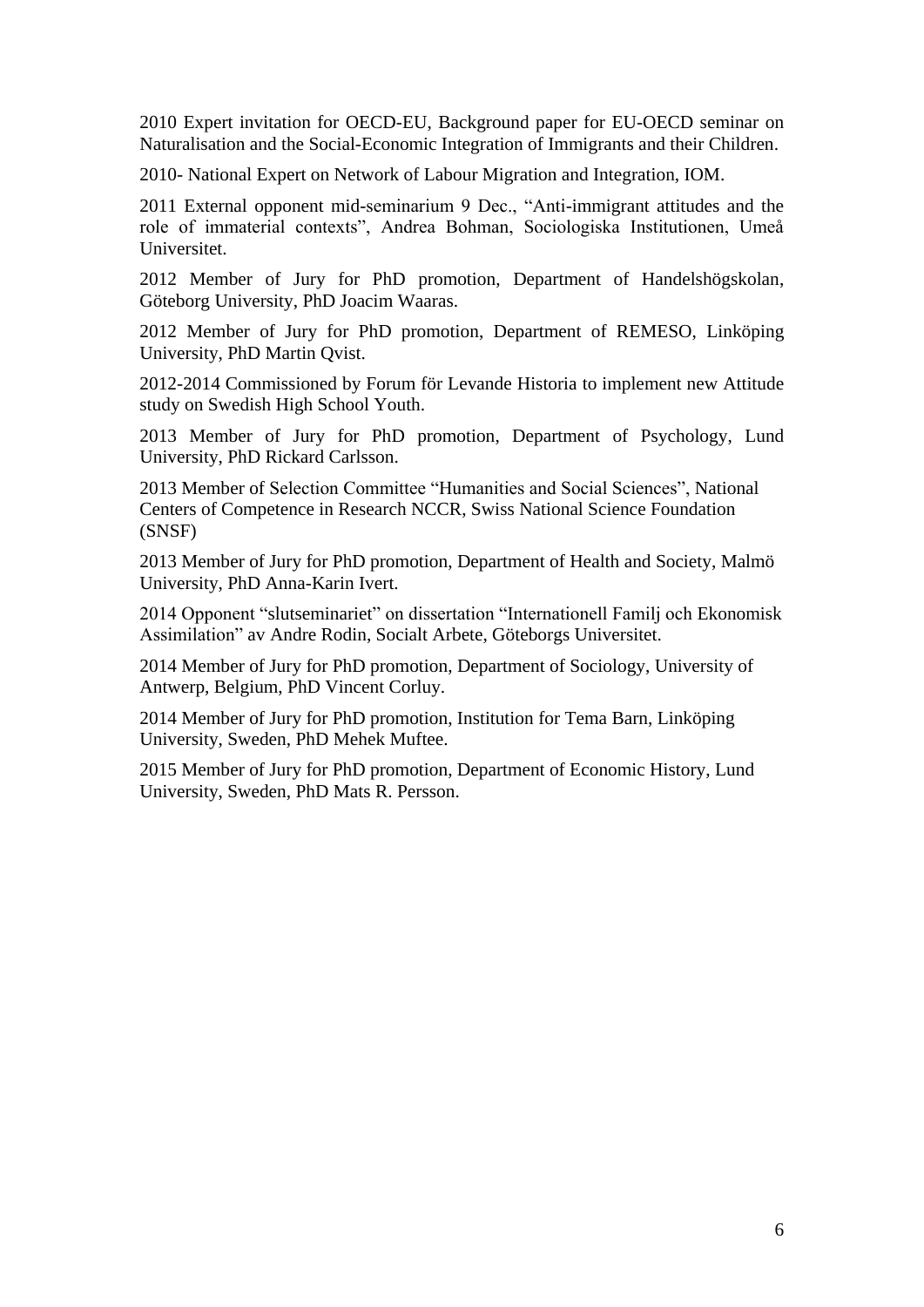# **Current Research projects**

# **1. Title: Political Integration of Natives, Minorities and Immigrants (MIM)**

Like in most "old" settler societies like Canada and the US, the number of immigrants in Europe has increased dramatically. It is widely held that both political representation and voter turnout among immigrants and ethnic minorities is lower than among native born. Both representation and participation are core responsibilities in the electoral process in democratic societies. One way to activate non-citizens politically is by allowing legally non-citizens to vote in local and regional elections like for example in some European countries such as the Netherlands, Denmark and Sweden. But in most European countries this responsibility is restricted to citizens. Another way of dealing with this "democratic deficit" is like in Canada to increase political representation in parties and various governments and the number of and voters by having a low threshold for acquisition of citizenship by immigrants.

This research project aims at a better understanding of the political representation and participation of immigrants and ethnic minorities relative to natives and focus on the selected EU countries of Sweden, the Netherlands and the United Kingdom in comparison to Canada. The selection of these countries is partly based on the different political- and economic systems, immigration histories and data availability in these four countries. Whereas the political systems are more likewise between UK/Canada and the Netherlands/Sweden, the migration histories for the Netherlands/UK are more alike. In economic respect the Netherlands/Sweden and UK/Canada are more comparable. Moreover a major advantage is that for all these countries quantitative data on representation and voting participation by immigrants and ethnic minorities is available. For Sweden and the Netherlands it is also possible to study the representation and participation of non-nationals.

The two fundamental questions of this research project are:

- 1. to study both the individual as well as structural factors explaining the differences in political representation in local, provincial and national government between natives and various groups of immigrants/ethnic minorities in the four earlier mentioned countries,
- 2. to study both individual as well as structural factors explaining the differences in voting participation in local, provincial and national elections between natives and various groups of immigrants/ethnic minorities.

On the individual level the study will focus on the age, gender, family characteristics, socio-economic position like educational level and economic integration, language acquisition, length of stay, citizenship acquisition and country of birth/Ethnicity. At the structural level the study will focus on the importance of national migration, integration and in particular citizenship policies related towards the immigrant population/ethnic minorities affecting the political representation and political participation.

Finally, this research will address the question if it is possible to device policies, migration, integration and citizenship, at the national level and EU level that could enhance a larger political representation and participation of immigrants and ethnic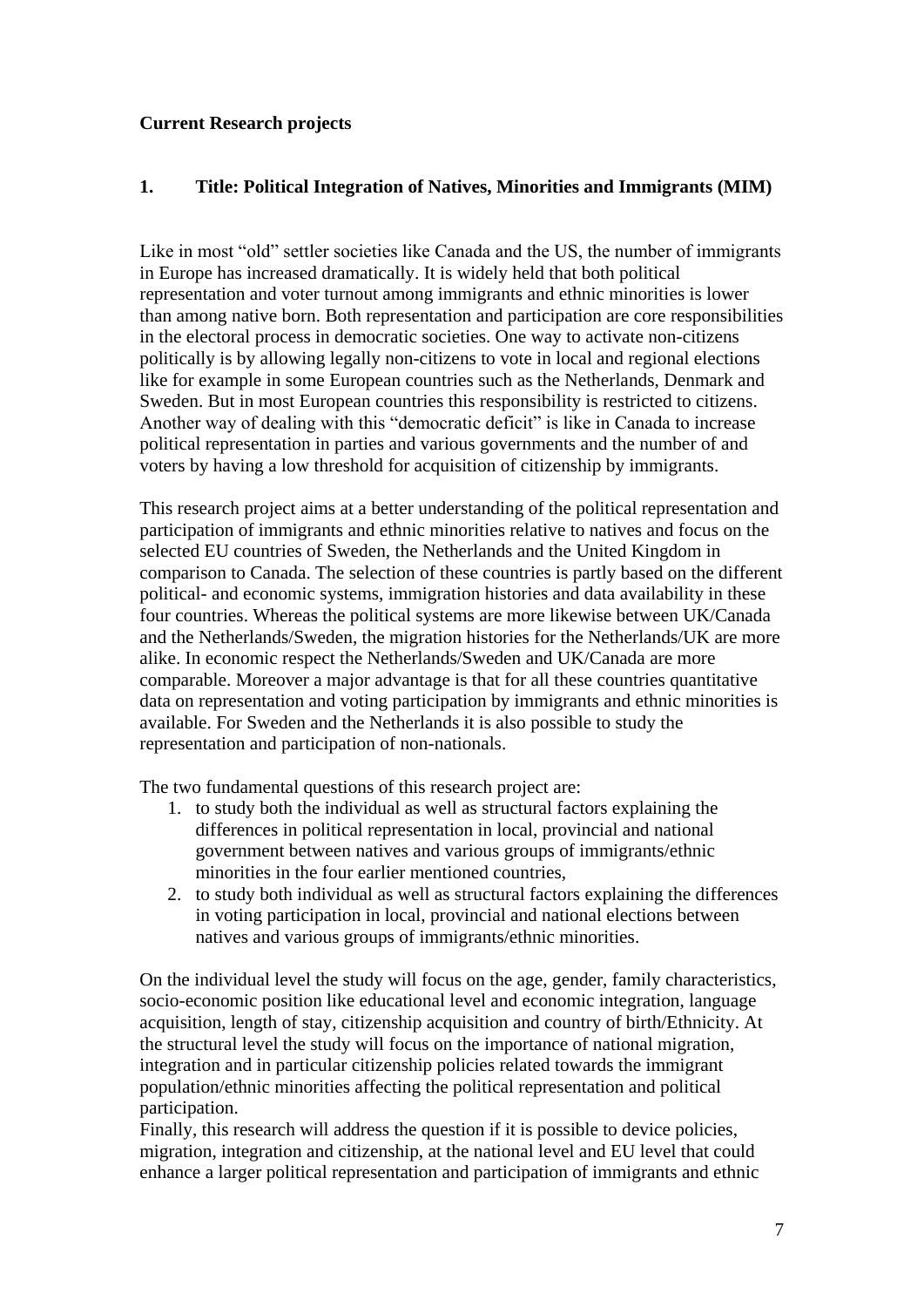minorities and achieve how democratic "ownership" for these groups could develop in the EU.

#### **2. Labor market integration of Refugees in Sweden**

#### Project summary

The project will examine the assimilation patterns of non-economic migrants – an area in which our understanding is limited. The researchers will study the labour market outcomes of non-economic migrants in Sweden, a country in which refugees represent about 40% of those granted permanent residence.

The analysis will be based on longitudinal register data for the period 1997- 2012, and will employ standard econometric techniques to assess how wage and employment differentials can be explained by individual demographic characteristics, labor market experience and local and regional contextual characteristics (city size, occupational distribution and share of minorities). The goal of this project is to increase our understanding and knowledge of the labour market integration prospects for resettled refugees in Sweden.

## 3. **Hate Crime – A Challenge to Democracy.A multidisciplinary study on hate crime in Skåne with a focus on causes, consequences and support initiatives**

Acts of violence and other forms of illegal methods have long been used by individuals and groups on political and religious grounds. For example, globalisation and increased conflicts have led to more areas being exposed to acts of terror and attacks on the social and political system (Kelly & Maghan 1998). Over the last twenty years in Sweden, a growing outsiderhood has resulted in an increase in the number of extremists with different religious and ideological leanings. It is mostly individuals who are injured or killed, which in itself is an attack on the democratic system, although democracy is also obstructed by e.g. journalists being intimidated into silence. Democracy implies a safeguarding of basic human rights and that people are not exposed to acts of contempt or attacked because they are perceived as different or as representatives of the democratic system. At a time when hate crime and extremism as threats to the democratic society are growing it is very important to increase knowledge about the causes and consequences of hate crime and extremism. In recent years a number of murders and attempted murders have been committed in Malmö by someone shooting at people of "foreign" appearance. In the autumn of 2010, the number of shootings intensified and concern about "Malmö's Laserman" spread. In November a person was arrested on suspicion of at least three murders and eleven attempted murders of people with an immigrant background. Even though at the time of writing the legal proceedings have not yet started, the classification of hate crime will in all likelihood be included in the evidence submitted to the court. In 2009 and 2010, in both the Swedish and the international media, much was written and spoken about hate crime – especially against Jews in Malmö. The descriptions were about how Jewish burial grounds had been desecrated, how Jews had been harassed on their way to and from the synagogue and the burning down of the Jewish chapel. Another two hate crimes that were highlighted in Skåne in 2010 related to a Somali woman living in Tomelilla who was subjected to stone-throwing and verbal attacks by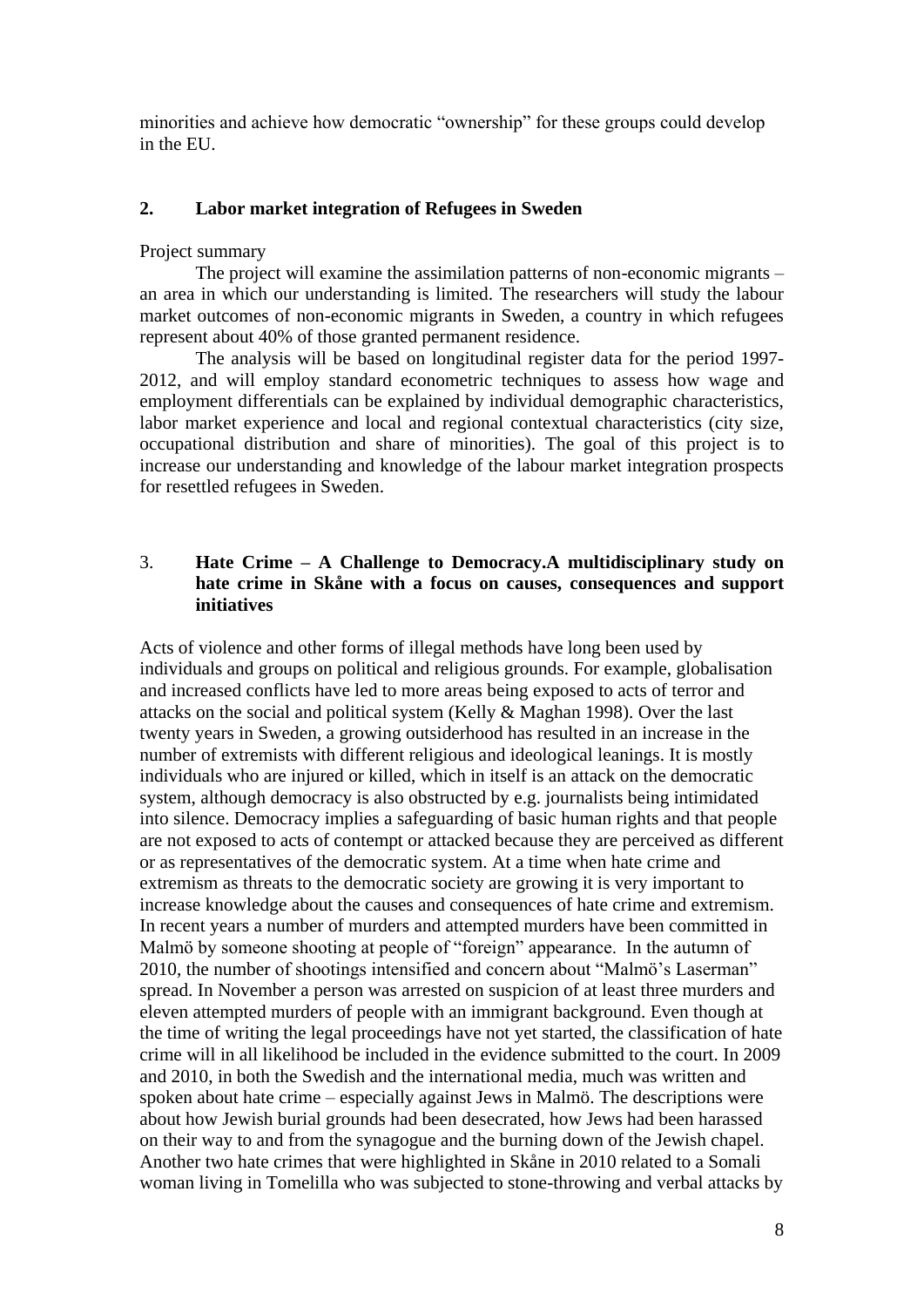secondary school pupils and a young Muslim girl in Södra Sandby who was assaulted because she was wearing a veil. The preliminary inquiries were initially laid down, although when the media exposed the cases the police again opened up the inquiries with the justification that hate crime was highly prioritised because that kind of crime was an attack on individuals' basic rights and on the democratic society. Despite hate crime having been highly prioritised for some years, the number of hate crimes in Skåne in the last two years has led to Skåne itself being regarded as a hate crime centre. According to the police authorities in Skåne, 269 hate crimes were reported in 2009. Even though the number of unrecorded cases is probably great and given the statistics differ somewhat between the Swedish National Council for Crime Prevention (Brå) and the police authorities in Skåne, the figures nevertheless show an increase in the number of hate crimes and that every one in three reported crimes is anti-Semitic in nature (79 of 269). Hate crimes against Jews have attracted a lot of attention, although 2/3 of those who are victims of hate crime in Skåne belong to other groups, e.g. Muslims, Romanies and homosexuals. In this proposed project no delimitations will be made, but the focus will be on *all* groups included in the Swedish hate crime definition, which thereby means that different groups of victims can be compared with each other (see e.g. Tiby 2007 for the need for this kind of study).

The project *Hatbrott – en utmaning för demokratin* [Hate Crime – A Challenge to Democracy] intends to examine the causes and consequences of different types of hate crime with a focus on Skåne. The aim is also to suggest measures for improving the situation in different respects for victims and to contribute to an improved knowledge of hate crime that will assist government agencies and organisations that work in different ways with the problems of hate crime and political and religious extremism. In the long-term the project aims to contribute to the reduction of hate crime and, as part of that, contribute to *increasing* knowledge about the causes and consequences of hate crime and *disseminating* this to relevant groups in society. In this way, the intention is that it will be easier to prevent threats to the foundations of democratic society at an early stage. Within the framework of the project important questions of a more structural nature will be asked, such as: What are the underlying causes of the increase in the number of hate crimes? Are external factors involved, such as those in the Israel-Palestine conflict, with local religious connotations? Or is it mainly to do with internal factors in Skåne, such as segregation and "us against them" attitudes in housing areas and schools? Does the increased support for the Sverigedemokraterna [The Sweden Democrats] in Skåne have anything to do with hate crime? How do we explain the increase in the number of reported hate crimes and, despite this, the few cases in which people are actually brought to court and sentenced in line with the recently introduced severe penalty code? Other questions are more oriented towards the actors: Who are the perpetrators of hate crime and what are their motives for committing such a crime? A third group of questions relates to methods: How can society prevent, or at least reduce, the number of hate crimes? What kinds of methods can be used to help those who are victims of hate crime and how do we deal with the perpetrators of such crimes in order to prevent new crimes being committed? Can specific success factors be identified among the different methods that are used to counteract hate crime and political and religious extremism?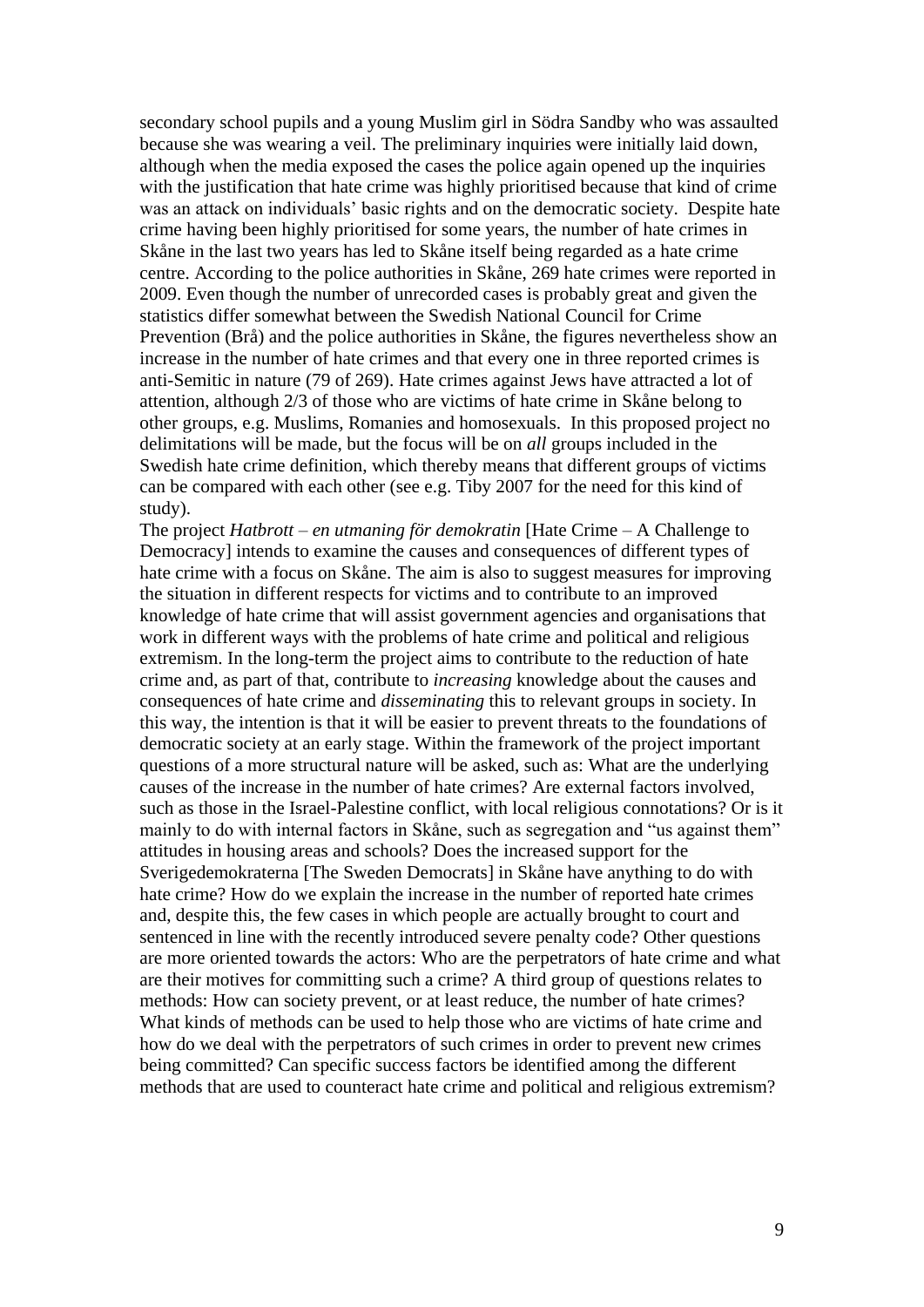# **Presentations and Conferences (from 2007)**

# **2007**

- Seminar leader, IZA Interethnic Practioners' meeting on Citizenship and Naturalization. Bonn, Jan 15, 2007
- Skiftesföreläsning, Islamofobi vem är rädd för vad och varför? Tillsammans med Jonas Otterbeck, Malmö, Febr. 5, 2007
- Seminar leader, IZA Third Migrant Ethnicity Meeting, March 8-10, 2007 Washington DC
- Konferens rörande rasism och diskriminering, 21 March, 2007, IMER, Malmö. Presentation of paper "Ungdomars attityder mot unga muslimer i Sverige".
- Presentation of paper "Young people's attitudes against Muslims in Sweden" at Fourth IZA Annual Migration Meeting (AM²), 21-22 May, Bonn, Germany.
- Presentation of paper "Minorities, Social Capital and Voting" at XIX Villa Mondragone International Economic Seminar on "The Future of Europe", CEIS-University of Rome "Tor Vergata" June 25-26, 2007, Rome, Italy.
- Presentation of paper "Minorities, Social Capital and Voting" at Annual IMISCOE conference, Sussex, Brighton, 6-8 sept. 2007.
- Presentation of paper "Social Capital and Voting participation of Immigrants and Minorities in Canada" at the UTS Conference on Cosmopolitan Civil Societies, University of Technology, Sydney, 4-5 October, Sydney, Australia.
- Presentation of paper "Regional labour market integration of Refugees in Sweden" at the 12<sup>th</sup> International Metropolis Conference, 8-12 October, Melbourne, Australia.
- Presentation of paper "Naturalization and Socio-economic integration of immigrants in the Netherlands" at workshop "The Socio-Economic implications of Naturalization" organized by VW study group "Diversity, Integration and the Economy" at HWWI in Hamburg, Germany, 30 November, 2007.

# **2008**

- Presentation of paper "Electoral Participation of Natives, Immigrants and Descendants in Sweden" Social Research Intsitute, Copenhagen, May 8, 2008.
- Presentation of paper "Electoral Participation of Natives, Immigrants and Descendants in Sweden" at the IMISOE Cluster B3 Conference "Subtate, Suprastate and National Citizenship", Edinburgh 15-16 May, 2008.
- Presentation of paper ""The EBO-problem" a Swedish variation on the "Parallel" Lives debate"", 13<sup>th</sup> Metropolis Conference, Bonn, 27-31 Oct, 2008.
- Presentation of paper "Young people's attitudes against Muslims in Sweden", CLIP conference, Malmö University, 9-10 Dec, 2008.
- Presentation Report on "Asylsökandes eget boende, EBO en kartläggning" for the Housing Board. Karlskrona, 29 november, 2008.

- Presentation Report on "Flyktingars boende och hemlöshet en kartläggning" for the Housing Board. Karlskrona, 27 januari, 2009.
- Presentation Report on "Flyktingars boende och hemlöshet en kartläggning" for the Housing Board. Karlskrona, 4 februari, 2009.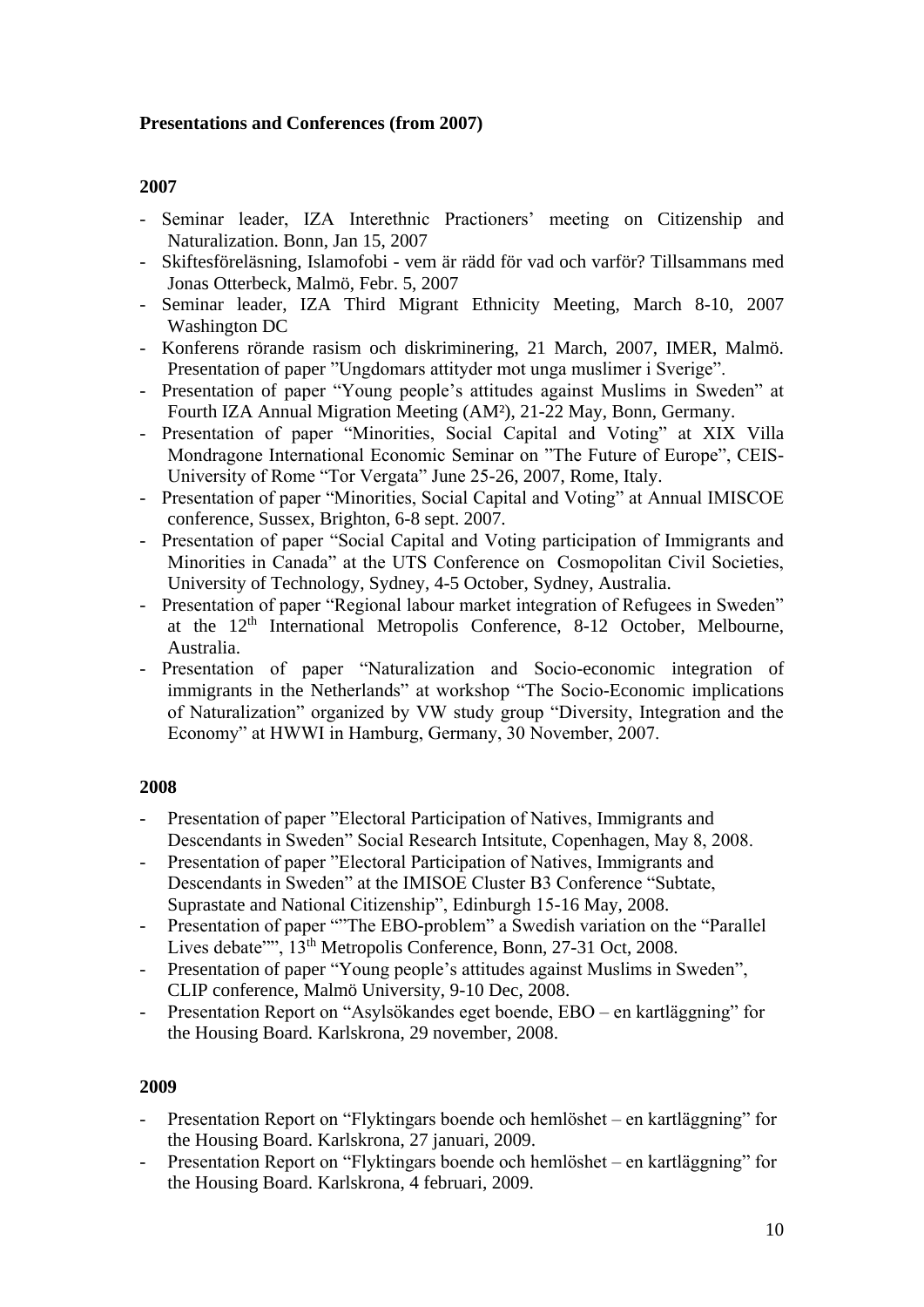- Invited lecture Carleton University, Ottawa, Canada, 24 February, 2009, "The Integration of Immigrants in Sweden: Employment, Housing and Voting".
- Presentation of working papers "European statistics on Employment" and "European Statistics on Income" at Prominstat Workshop in Vienna, 5-7 may, 2009.
- Presentation Report on "Flyktingars boende och hemlöshet en kartläggning" for the Municipality of Malmö, 8 May, 2009.
- Workshop organizer, IMISCOE workshop "Implications of Migrant Citizenship Acquisition", Malmö, 14-16 May, 2009.
- Presentation of paper "Citizenship and Employment Integration of Foreign Born in Sweden" at IMISCOE workshop "Implications of Migrant Citizenship Acquisition", Malmö, 14-16 May, 2009.
- Presentation of paper "Voting and Social Inclusion" at  $6<sup>th</sup>$  Migration Meeting at IZA in Bonn, 29-30 May, 2009.
- Presentation of Study "Immigrant Statistics on Employment" at Annual IMISCOE conference in Stockholm, 10-11 Sept. 2009.
- Session organizer at 14<sup>th</sup> Metropolis Conference, Copenhagen, 14-18 Sept. 2009. Session: *Resettlement and integration: emerging issues and solutions for resettlement in Europe, Australia and Canada* WS-11-41.
- Presentation of "Quantitative Discrimination research" at seminar organized by IMERförbundet and Diskrimineringsombudsmannen in Stockholm 8 oct. 2009.
- Presentation of paper "Voting and Social Inclusion" at Integration Conference, Lund, 5-6 november, 2009.
- Keynote speaker. Presentation on employment integration immigrant women in Sweden and the Netherlands at KVINFO's International Conference: Mentoring and Networking: Women Building Trust & Social Capital in our Cities, 20-21 November, Copenhagen.
- Keynote speaker. Presentation on the employment integration of resettled refugees in Sweden, Conference on Resettled refugees in Sweden, Stockholm 26-27 November 2009.

- Keynote speaker. Presentation on the employment integration of resettled refugees in Sweden, Labour market Committee, Swedish Parliament, Stockholm 4 February 2010.
- Presentation on the employment integration of resettled refugees in Sweden, Integration Department, 5 February, Stockholm.
- Presentation of paper, Employment statistics in EU, Canadian Metropolis Conference, 19-21 March, Montreal, Canada.
- Project workshop, Norface, London University College, 25-27 March, London.
- Presentation paper "EBO or ABO, Concentration versus Dispersal, A Swedish Parallel Lives Debate" at "Parallel Lives, Rethorics and realities" at MIM, Malmö University, April 28-29, 2010.
- Presentation at Brown bag Seminar, Refugees Employment Integration in Sweden, Center for Economic Demography, Lund University, May 20, 2010.
- Keynote Speaker at Seminar "Vilken Framtid Planerar vi för?", Malmö Stad, Malmö, title: Migration i en Globaliserad Värld, 27 May, 2010.
- Presentation paper "Refugees employment Integration in Sweden" ESF conference , Oxford 28-30 June, 2010.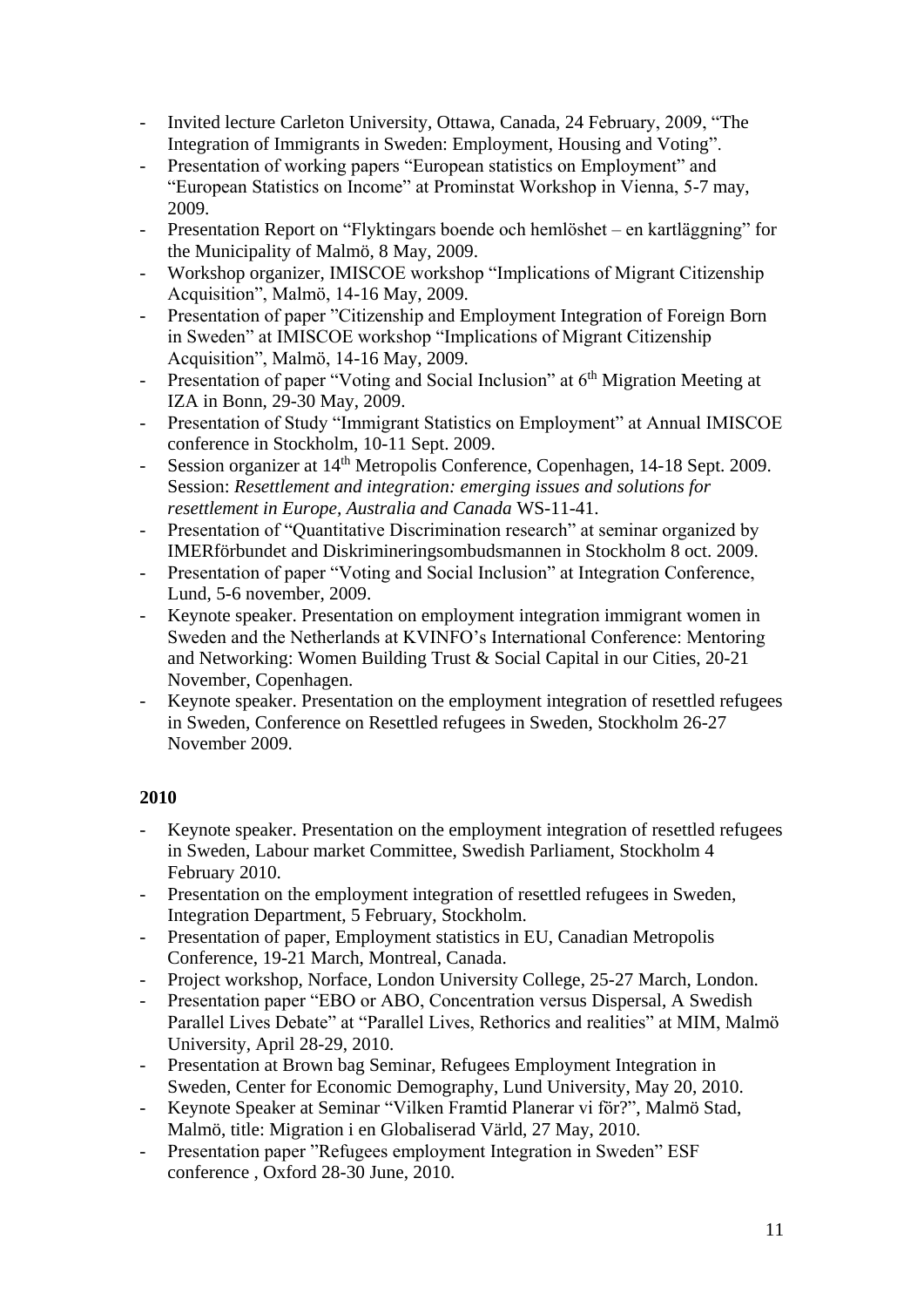- Presentation on "Refugees, Self-employment and Labour Market Integration" Almedalen, Gotland, Sweden. Organised by Entreprenörskapsforum, July 8, 2010.
- Organisation and Presentation of Session on *Migrations Studies Compared* at 15th Nordic Migration Research Conference GLOBAL CHALLENGES - LOCAL RESPONSES, Malmö 25-27 August, 2010.
- Presentation of book chapter "Kvotflyktingars fördröjda framgång", Malmö University/FORES, sept. 9<sup>th</sup>, 2010.
- Presentation paper "Islamophobia in Sweden" and Session leader "Populist Mobilizations" (together with Gianni D'Amato) Annual IMISCOE Conference, Liege, 13/14 Sept., 2010.
- Presentations of papers "Refugees employment Integration in Sweden" and "Citizenship and Employment - Comparing two cold countries" at International Metropolis conference, Haag, 4-8 October, 2010.
- Expert at round table discussion on "Citizenship and social cohesion", EU-OECD Seminar under the Belgian Presidency of the European Union, 14/15 Oct. 2010, Brussels.
- Presentations of "Citizenship and Employment Comparing two cool countries" at First TEMPO NORFACE conference, Dublin, October, 2010.
- Presentation on "Employment Integration of Resettled Refugees, Refugee Claimants and Family reunion migrants in Sweden" at Seminar on "Integration and Citizenship of Immigrants in the Nordic countries" organized by Friedrich Ebert Stiftung, Copenhagen, 22 November, 2010.

- Presentation on "Invandrare och egetföretagande" at Småföretagardagarna 2011, Örebro 26-27 January.
- Presentation at Canadian Embassy Stockholm, Book chapter "Migration and Social capital", organized by FORES, March 3, 2011.
- Organizer of Workshop " The Twilight of multiculturalism: theory, empirics, norms" (MIM), Malmö University, 28/29 April 2011 (together with Raymond Taras)
- Keynote at half-day event "Recent Trends in Immigration and Citizenship Policies of Canada and Europe" Monday, 30 May, 2011, Halifax, Canada
- Presentation at Social Science conference in Fredericton, Canada, 31 May, 2011, Title: Access to Statistics in Sweden.
- Commentator at IMISCOE workshop, "Europeanization of Exclusion Policies and Practices" 16-17 June, 2011, Neuchatel, Switzerland.
- IMISCOE eight annual conference, Warsaw, 8-9 Sept. 2011, Poland, presentation of paper "Does Naturalization affect Income? A Sweden- Canada Comparison" in Workshop "Money and Membership: Financial conditions and impacts of citizenship".
- IMISCOE eight annual conference, Warsaw, 8-9 Sept. 2011, Poland, presentation of paper "Trespassing the Threshold of Relevance: Media Exposure and Opinion Polls of the Sweden Democrats 2006-2010" in Workshop "From Attitudes to Populist Mobilization".
- 16<sup>th</sup> International Metropolis Conference, 12-16 Sept. Azores. Presentation of papers "Islamophobia in Sweden" and "Sweden's population groups of developing countries' origin: Change and Integration".
- Regeringens Rådslag för Integration 7 September, 2011, Stockholm. Presentation "Medborgarskap och Valdeltagande".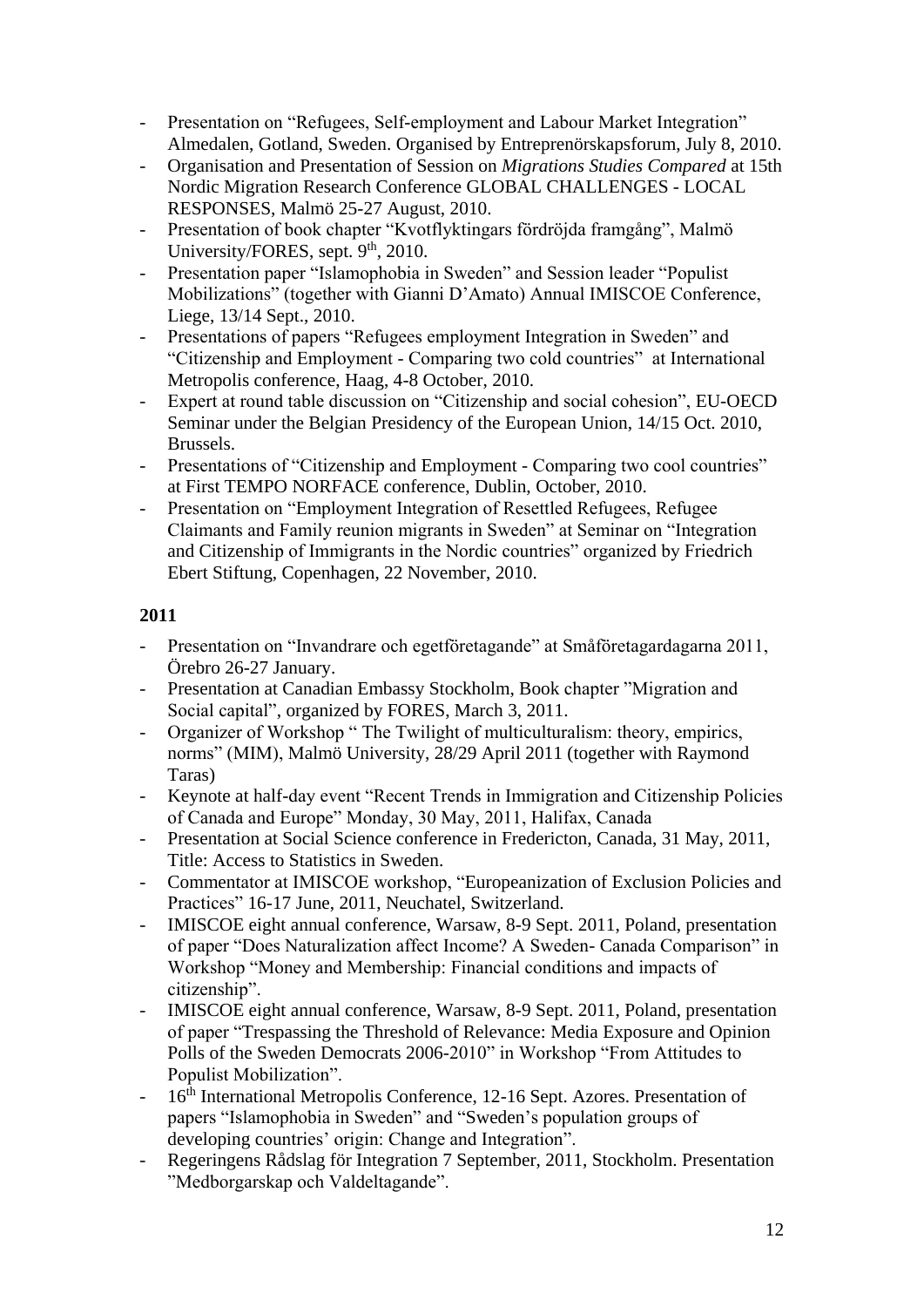- Presentation paper " Transnational effects of policy changes for family unification in Denmark, 1997-2007. Social Forsknings Institut, Köpenhamn, Danmark, 30 Nov. 2011.
- Keynote "The Immigration and Integration Experience: the Case of Sweden", University of Neuchatel, Switzerland, Dec. 1, 2011

# **2012**

- Expert at round table discussion on "ACIT conference", 8 Jan. 2012, Brussels.
- Voting Participation of natives and Immigrants in Sweden- a cohort analysis of the 2002, 2006 and 2010 Elections, Paper presented at ESCA-C 9the Biennial Conference, Ottawa, Canada, 27/28 April 2012.
- Voting Participation of natives and Immigrants in Sweden- a cohort analysis of the 2002, 2006 and 2010 Elections, Paper presented at workshop Inclusion/ Exclusion: Social and Political boundaries of Citizenship in Europe, 25/26April 2012, Ottawa, Canada.
- Workshop organizer and presentation of paper "Anti-Semitism among Swedish Youth, an analysis of the 2003 and 2009 survey data" at 9<sup>th</sup> IMISCOE conference in august 2012, Amsterdam.
- Presentation of paper "The Labour market outcomes of non-economic migrants, a comparison between Canada and Sweden" at 3th TEMPO/NORFACE conference in September 2012, Nuremberg.
- Organizer of Workshop: Implications of the Eurozone crisis for perceptions, politics and policies of migration' in Malmö 29-30 November, 2012.
- Organizer of Workshop: Scandinavia's Population Groups Originating from Developing Countries: Change and Integration, Malmö, 10 December, 2012.

- Presentation of paper "The Economic Integration of non-economic migrants in Canada and Sweden" at SCMR, Sussex University, Sussex, UK, February 20, 2013.
- Presentation "300 years of Swedish Demographic Change" at Academic Forum on Migration and Demographic Change, Koc University, Istanbul.
- Presentation of paper "The Economic Integration of non-economic migrants in Canada and Sweden" at Economics Department, Verona University, Italy.
- Presentation "Refugees economic integration in Sweden" For Länstyrelsen Skåne, 7/8 Maj 2013.
- Organizer of  $10<sup>th</sup>$  IMISCOE conference "Crisis and Migration Perceptions, Challenges and Consequences, Malmö university, 26-27 August.
- Keynote speaker at Vetenskapsrådet "Kvartalseminarium" med "At fly till ett land i Norr?", 2013, 19 september.
- Keynote speaker with presentation on "Employment Integration of Immigrants in Sweden in an International Perspective" at BELSPO Seminar in Brussels, 21 October, 2013.
- Keynote speaker at conference "New frontiers in Migration Studies", Copenhagen, 16 December, 2013.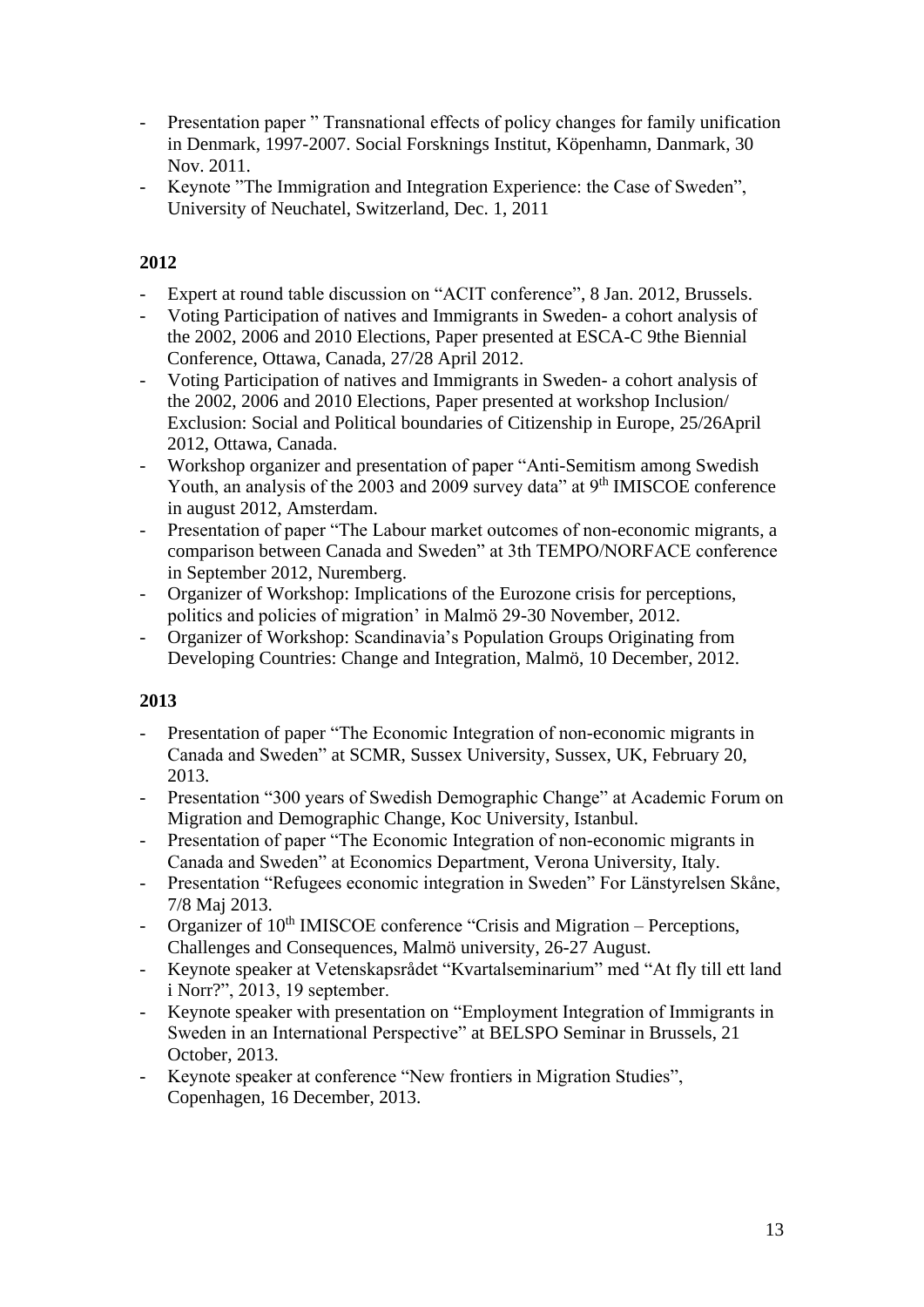# - Presentation of paper "The influence of Partner Choice and Country of Origin Characteristics on the naturalization of Immigrants in Sweden: a longitudinal Analysis" at CES conference in Washington, March 14-16.

- Speaker at SCMRJEMS conference April 10, 2014. "The influence of spouse and country of origin on naturalization in Sweden".
- Presentation of paper "The influence of Partner Choice and Country of Origin Characteristics on the naturalization of Immigrants in Sweden: a longitudinal Analysis" at 11<sup>th</sup> IMISCOE conference, 27-29 August, 2014 Madrid.
- Presentation of paper "Young people's attitudes towards immigrants in Skåne and Sweden" at 11<sup>th</sup> IMISCOE conference, 27-29 August, 2014 Madrid.
- Presentation of paper "The influence of Spouse and Country of Origin Characteristics on the naturalization of Immigrants in Sweden: a longitudinal Analysis" at MZES Colloquium, 7 October, 2014, Mannheim.
- Presentation of paper "The influence of Country of Origin Characteristics on the naturalization of Immigrants in Sweden: a longitudinal Analysis" at Swepsa conference, 9 October, 2014, Lund.
- Presentation of paper "The influence Citizenship Policy Change on the naturalization of Immigrants in Sweden: a longitudinal Analysis" at International Metropolis Conference, Milano, 3-7 November, 2014.
- Presentation of paper "The Economic Integration of non-economic migrants in Canada and Sweden" at International Metropolis Conference, Milano, 3-7 November, 2014.

# **2015**

- Presentation of paper "Citizenship in the Nordic countries compared", March 12, University Pompeu Fabra, Barcelona, Spain.
- Keynote at Council of Nordic Delegation conference on Labour Migration in Northern Europe, March, 27, Tallin.
- Keynote on Labour market integration of resettled refugees at Conference on "Resettled Refugees and Integration", Malmö, 27 Maj, 2015.
- Workshop organizer, "The Politics of Naturalization, Citizenship Admission Criteria in Comparative Perspective", at the NCCR/IMISCOE conference 25-27 June, 2015, Geneva.
- Presentation of book at DELMI seminar, "Vem blir medboragre och vad händer sen?" at Rosenbad conference center, September 8, 2015, Stockholm.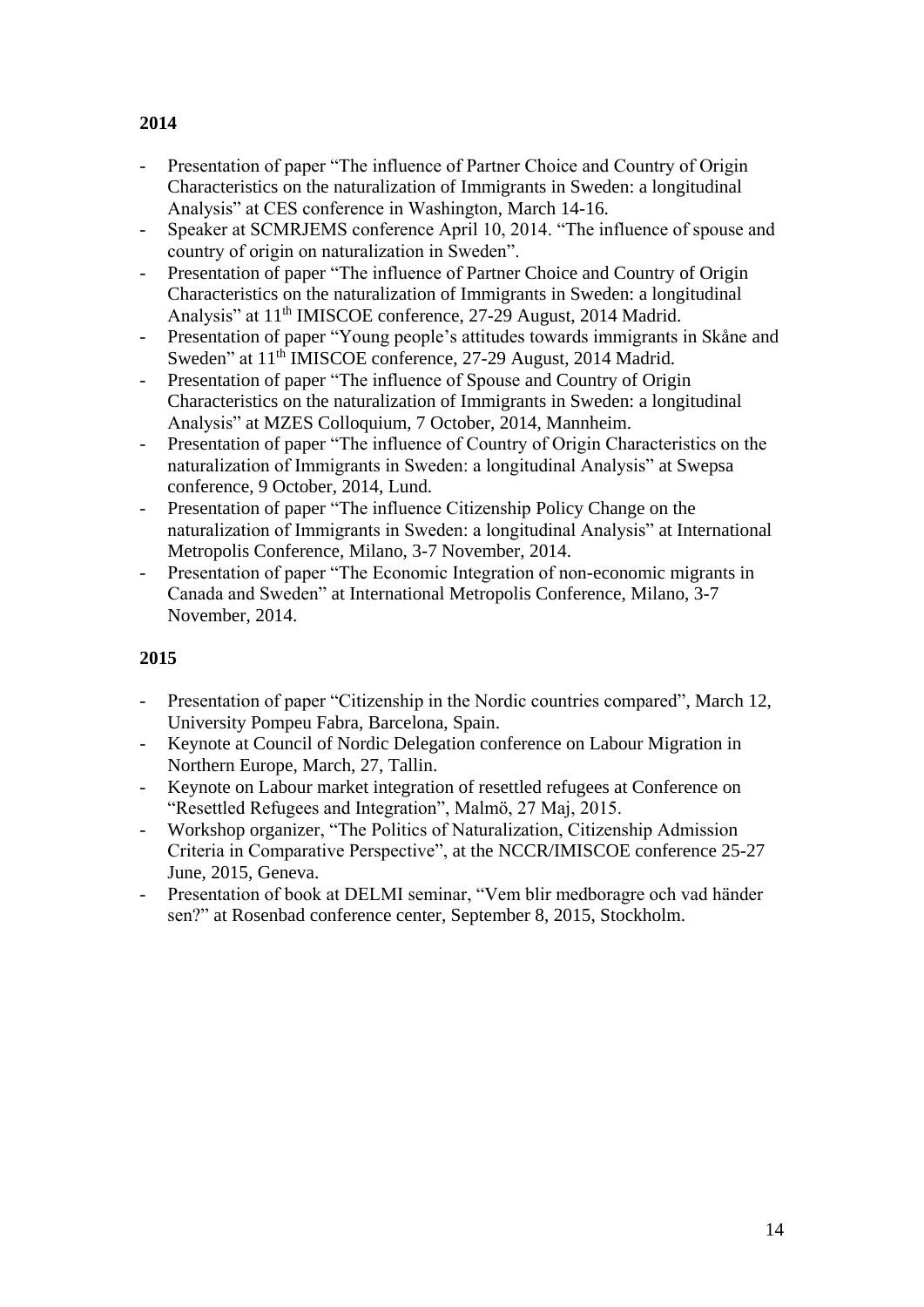# - **Publications**

# *Books and Edited books (9)*

- *I krusbärslandets stora städer, invandrare i Stockholm, Göteborg och Malmö* (1997), Stockholm: SNS-Förlag, (with B. Carlsson & M. Rojas).
- *Immigrant Employment Integration and Structural Change in Sweden, 1970 – 1995* (2000) Almqvist & Wiksell International , Sweden. (Dissertation).
- *Variationer på framtidsmelodi, Malmö och Storstadssatsningen, Utvärdering av Lokala arbets- och utvecklingscentra*, *2003* (2004) Malmö Stad. (with Broomé, P., Carlson, B. & Lindberg, G.)
- *Islamofobi – en studie av begreppet, ungdomars attityder och unga muslimers utsatthet* (2006) Forum för Levande Historia (with Jonas Otterbeck).
- *The Economics of Citizenship* (2008) (Eds. Pieter Bevelander & Don J. DeVoretz), Malmö University, Malmö: Holmbergs. Reviews of book can be found in *Journal of Ethnic and Migration Studies* 37(7) (2011) and in *Journal of International Migration and Integration* 12(2) 2011.
- *Resettled and Included? The employment integration of resettled refugees in Sweden* (2009) (Eds. Pieter Bevelander, Mirjam Hagström & Sofia Rönnqvist), Malmö University, MIM, Malmö: Holmbergs.
- *Vägar till Medborgarskap.* Arkiv Förlag: Lund (2011) (Eds. Pieter Bevelander, Anders Hellström och Christian Fernandez)
- *Crisis and Migration, Implications of the Eurozone crisis for Perceptions, Politics, and Policies of Migration.* Nordic Academic Press: Lund (2014) (Eds. Pieter Bevelander & Bo Peterson)
- *Vem blir medboragre och vad händer sen? En jämförelse mellan Danmark, Norge och Sverige*. DELMI Rapport 2015:6, Stockholm: Erlanders Förlag. (tillsammans med Jonas Helgertz, Bernt Bratsberg och Anna Tegunimataka)

### *Articles in international journals and Handbooks (Peer review) (27)*

- "The Employment and Income Performance of Immigrants in Sweden, 1970- 1990, (1996) in *Yearbook of Population Research in Finland 1996*, Vol. XXXIII, (with Kirk Scott). Also reprinted as *Issues of the 1990s in Nordic Demography,* Scandinavian Population Studies, Vol. 11. The Nordic Demographic Society, Helsinki 1996.
- "Economic Integration of Immigrants in Sweden 1970-1990" (1999) *Journal of Ethnic and Migration Studies*, 25 (3).
- "Declining Employment Success of Immigrant Males in Sweden: Observed or Unobserved Characteristics?", (2001) *Journal of Population Economics*, 14:455- 471, (with Helena Skyt Nielsen).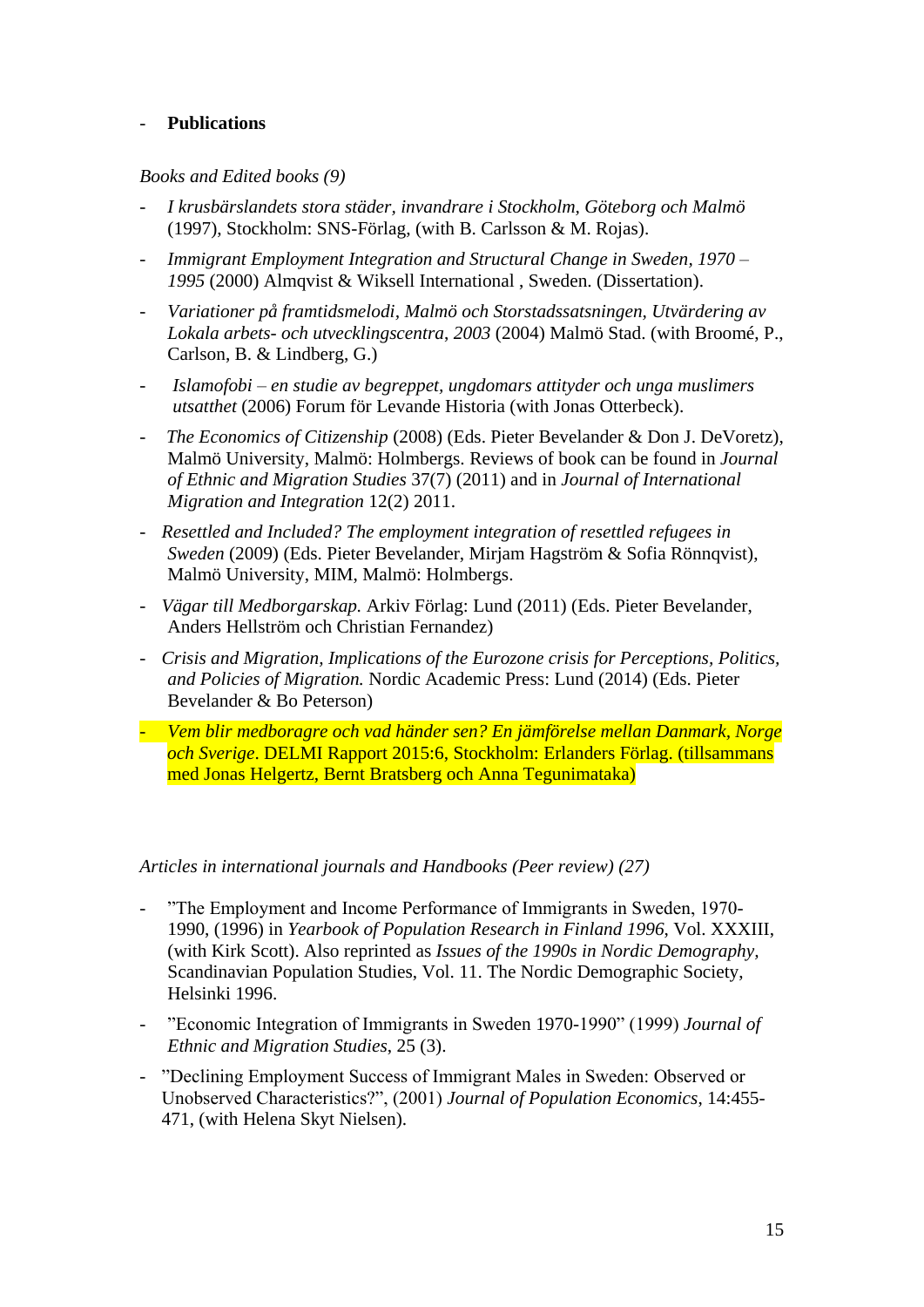- "Getting Foothold: Male Immigrant Employment Integration and Structural Change in Sweden, 1970-1995", (2001) *Journal of International Migration and Integration*, no 2(4): 531-559.
- "Variation in Perspective, The Employment Success of Ethnic Minority Males in the Netherlands, 1988-2002". (2004) In *International Migration*, Vol. 42 (4), (with Justus Veenman).
- "The Employment Status of Immigrant Women: the Case of Sweden" (2005) in *International Migration Review,* Vol. 39 (1) spring.
- "Patterns of Transition, Female Native and Ethnic Minority Employment Patterns in the Dutch Labour Market, 1991 and 2002". (2006) In *Journal of Migration and Ethnic Studies*, Vol. 32 (5). (with Sandra Groeneveld).
- "Recreational Participation among Ethnic Minorities and Immigrants in Canada and the Netherlands" (2006). (with Amanda Aizlewood and Ravi Pendakur). In *Journal of Immigrant and Refugee Studies,* Vol. 4 (3) also published at Vancouver Centre of Excellence, Working Paper Series no 05-22
- "Naturalization and Immigrants' Employment Integration in the Netherlands". (2006). (with Justus Veenman). *Journal of International Migration and Integration*, Vol. 7, No 3.
- "De arbeidspositie van allochtone en autochtone vrouwen in Nederland" (2007) *Tijdschrift voor Arbeidsvraagstukken*, 2007:4. ( with Sandra Groeneveld)
- "Social Capital and Voting Participation of Immigrants and Minorities in Canada" (2009) in *Ethnic and racial Studies,* Vol. 32 (8) and published in *Diasporas, Cultures and Identities*, (Eds. Bulmer & Solomos), Routledge, 2011, also as "Minorities, Social Capital and Voting", (2007) IZA discussion paper no: 2928. (with Ravi Pendakur)
- "Young people's attitudes towards Muslims in Sweden" (2010), in *Ethnic and Racial Studies* Vol. 33:3 and also published as IZA discussion paper no: 2977 (with Jonas Otterbeck) also in Methods and Contexts in the Study of Muslim Minorities, Visible and Invisible Muslims, Edited by Nadia [Jeldtoft,](http://www.routledge.com/books/search/author/nadia_jeldtoft/) Jørgen [Nielsen](http://www.routledge.com/books/search/author/jorgen_nielsen/) (jan 2012) Routledge*.* Republished in *Youth and the Extreme Right,* (Eds. Cas Mudde), Idebate Press: New York, 2014
- "General versus vocational education and employment integration of immigrants in Sweden" (2010) in *Journal of Immigrant and Refugee Studies*. Vol. 8: 158-192 (with Inge Dahlstedt)
- "Voting and Social Inclusion" (2011) in *International Migration*, Vol. 49 (4). (with Ravi Pendakur)
- "The employment integration of resettled refugees, refugee claimants and family reunion migrants in Sweden", (2011) in *Refugee Survey Quarterly*, 30(1), 22-43.
- "How much do you have to work to be integrated? Labour Market Integration of Ethnic Minority Women in the Netherlands" (2012) in *International Migration* Vol. 50 (1 supplement). Also published as IZA discussion paper no: 2684 (with Sandra Groeneveld).
- "Citizenship, Co-ethnic Populations and Employment Probabilities of Immigrants in Sweden", (2012) (with Ravi Pendakur) Online First article in *Journal of*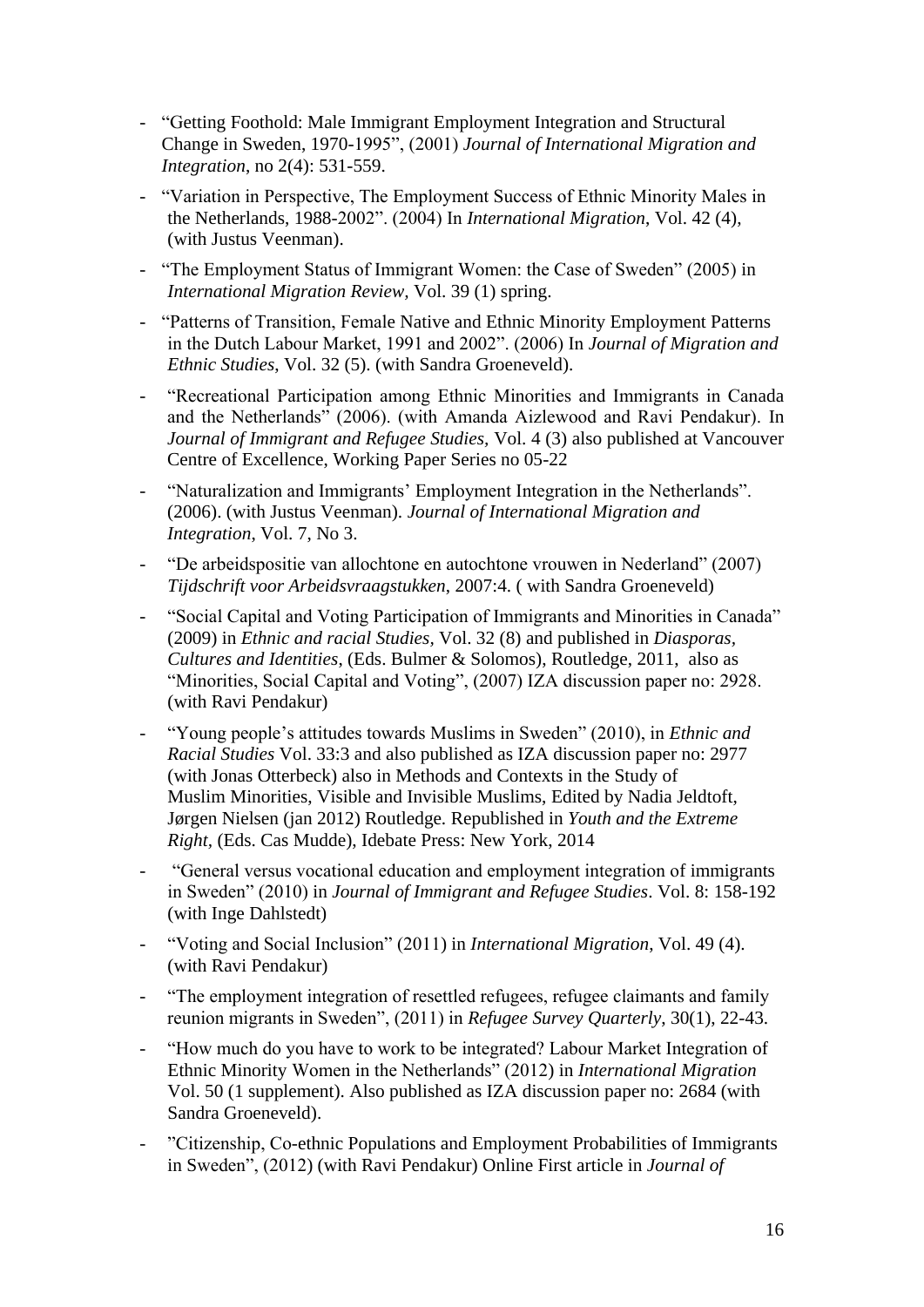*International Migration and Integration*. In print (2012) Vol. 13 (2) Also published as MBC Working paper series No. 09-09 and as IZA Discussion paper, no 4495.

- "Introduction: Implications of Citizenship Acquisition" (with Ravi Pendakur), in *Journal of International Migration and Integration*. In print (2012) Vol. 13 (2).
- "Self-employment of Immigrants and Natives in Sweden a multilevel analysis" in *Entrepreneurship & Regional Development.* In print (2012) Vol. 24 (5-6). (Together with Henrik Ohlsson and Per Broomé)
- "Citizenship, Enclaves and Earnings: Comparing 2 cool countries" in *Citizenship Studies* (Vol. 18 No. 3/4) (2014) (with Ravi Pendakur)
- "The labour market integration of refugee and family reunion immigrants: a comparison of outcomes in Canada and Sweden" in *Journal of Ethnic and Migration Studies* (2014), 40 (5) 689-709. also as IZA Discussion paper no 6924, (2012). (with Ravi Pendakur).
- "Naturalization and Earnings: A Denmark-Sweden comparison" (with Jonas Helgertz & Anna Tegunimataka) (2014) *European Journal of Population*, 30, 337-359, http://link.springer.com/article/10.1007/s10680-014-9315-z
- Voting Participation of Immigrants in Sweden- a cohort analysis of the 2002, 2006 and 2010 Elections, (2015), in *Journal of International Migration and Integration, Vol 16, 1, 61-80.*
- "Trespassing the threshold of relevance: Media exposure and opinion polls of the Sweden Democrats 2006-2010" Accepted for *Contrastes. Revista International de Filosofía* (special monograph no. 20) (2015), also published as IZA Discussion paper 6011. (with Anders Hellström).
- "From Aliens to Citizens" (with Mikael Spång) in *Handbook in Economics, Economics of International Migration, Volume 1A* (Eds. Barry Chiswick & Paul W. Miller) (2015) Oxford: Elsevier North-Holland
- "The Religious Affiliation and Anti-Semitism of Secondary School Swedish Youths: A Statistical Analysis of Survey Data from 2003 and 2009", (2013) IZA Discussion paper No. 7218, (with Mikael Hjerm), accepted for publication in *Ethnic and Racial Studies* (2015)
- "Where to live where to work: Is there a correlation between living in an ethnic concentrated area and working in a minority-dominated workplace?" 2015 (together with Ravi Pendakur & Krishna Pendakur) Accepted for publication in *Journal of International Migration and Integration*.

## *Articles in Swedish journals (Peer review) (4)*

- "Flyktingars jobbchanser, Vad betyder lokala erfarenheter av tidigare arbetskraftsinvandring?" (2006) in *Arbetsmarknad & Arbetsliv*, 12 (2) (with Christer Lund)
- "Utbildning, yrke och inkomster bland iranska män i Sverige" (2007) In *Ekonomisk Debatt* 35:3 (tillsammans med Christer Lundh)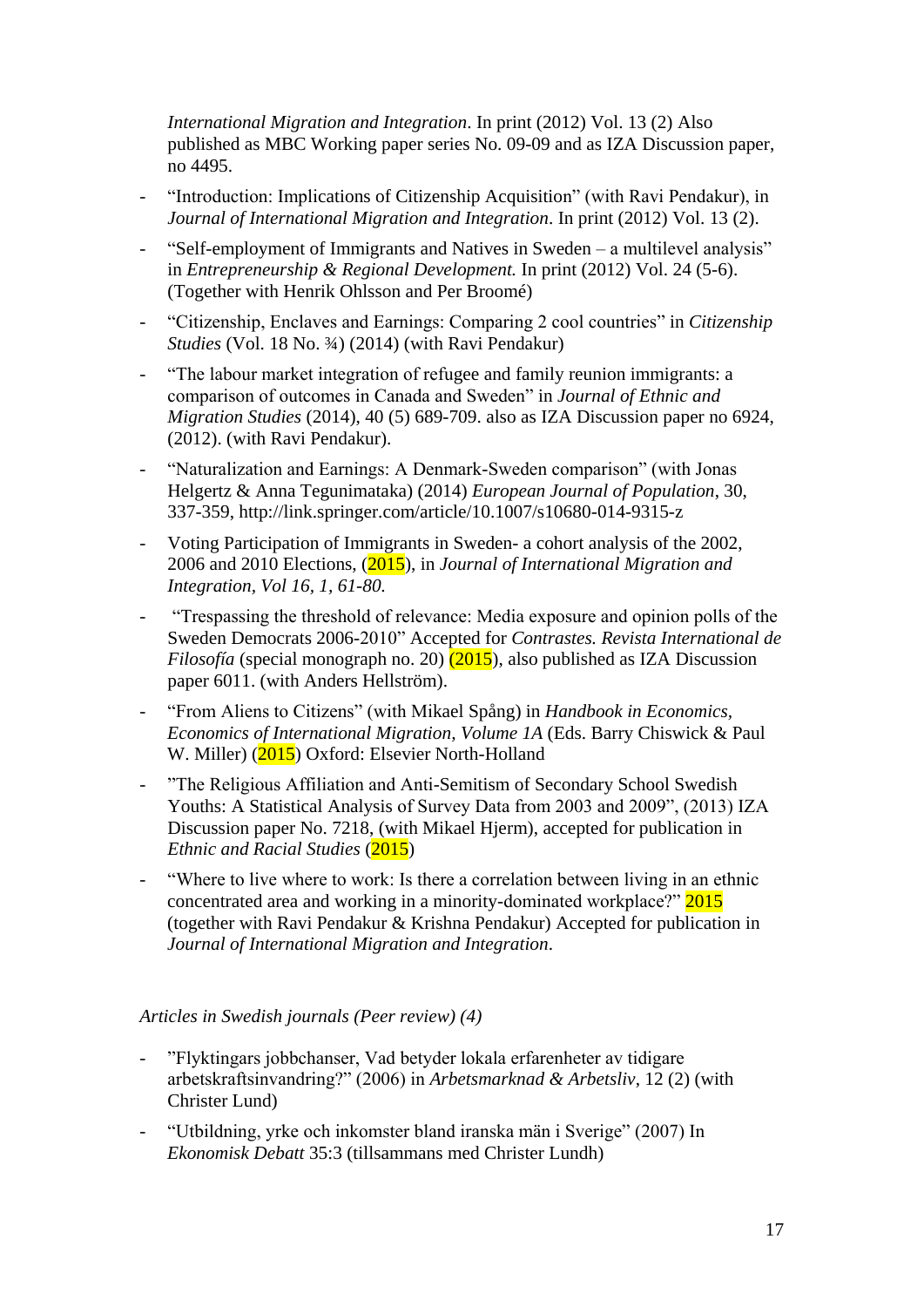- "Egenföretagande bland invandrare och svenskfödda i Sverige en flernivåanalys" (2011) i *Ekonomisk Debatt*, 39:8. (with Henrik Ohlsson and Per Broomé).
- "Egenföretagande I Sverige Vilken roll spelar branschen? (2013) i Arbetsmarknad och Arbetsliv, 19 (3), (with Henrik Ohlsson och Per Broome).

## *Chapters in books (Peer review)(14)*

- "Employment and Structural Change. Economic Integration of Immigrants in the Swedish and Malmoe Labour Market 1970-1990", (1998). in *Crossing Borders, Regional and urban perspectives on international migration*, (Eds.) Gorter, C. Nijkamp, P. & Poot, J., Brookfield, Singapore, Sydney: Ashgate, Aldershot.
- "Regionala variationer i sysselsättningen för invandrade män år 2000" (2004) (with Christer Lundh) in Swedish Official Publications (SOU 2004:21), *Egenförsörjning eller bidragsförsörjning?* (Eds.) Jan Ekberg.
- "Declining Employment Success of Immigrant Males in Sweden: Observed or Unobserved Characteristics?", (with Helena Skyt Nielsen) in *How labor migrants fare* (2004), (Eds.) Constant, A. & Zimmerman, K., Springer Verlag, Germany, a reprint from (2001) *Journal of Population Economics*, 14:455-471.
- 'Female native Dutch and Ethnic minority employment patterns in the Dutch Labour market. Transitions over time and over the life course' (2008) (with Sandra Groeneveld) in Labour Market Transitions and Time Adjustment over the Life Course (Eds.) D. Anxo, Chr. Erhel & J. Schippers) Dutch University Press.
- "Naturalisation and Socioeconomic Integration: the Case of the Netherlands" (2008), published as RIIM and IZA discussion paper (with Justus Veenman) in The Economics of Citizenship, (Eds.) Pieter Bevelander & Don J. DeVoretz, MIM/ Malmö University. Malmö: Holmbergs
- "The economics of Citizenship: A Synthesize" (2008) (with Don DeVoretz) in The Economics of Citizenship, (Eds.) Pieter Bevelander & Don J. DeVoretz, MIM/ Malmö University. Malmö: Holmbergs.
- "From Crane to Torso, Local Skill Strategies in the City of Malmö" (2009) Chapter in *Designing Local Skills Strategies*. (eds. Francesca Froy, Sylvain Giguère and Andrea Hofer), Paris: OECD publications. ( with Per Broomé)
- "The Immigration and Integration Experience, the case of Sweden" in *Immigration Worldwide* (Eds.) Uma A. Segal, Nazneen S. Mayadas, & Doreen Elliott (2010). Oxford: Oxford University Press.
- "Naturalisation and Social Inclusion" Chapter in "Naturalisation: A Passport for the Better Integration of Immigrants? Paris: OECD Publications, (2011)
- "Citizenship and Employment- comparing two cool countries", in (eds. James Frideres & John Biles), International Perspectives, Integration and Inclusion, McGill-Queens University Press: Montreal and Kingston, Canada, (with Ravi Pendakur)(2012) also published as CEPR Discussion paper No: 8182.(2010)
- "Islamophobia in Sweden: Politics, Representations, Attitudes and Experiences" Paper prepared for IMISCOE conference in Liege, Belgium 13-14 sept, 2010 and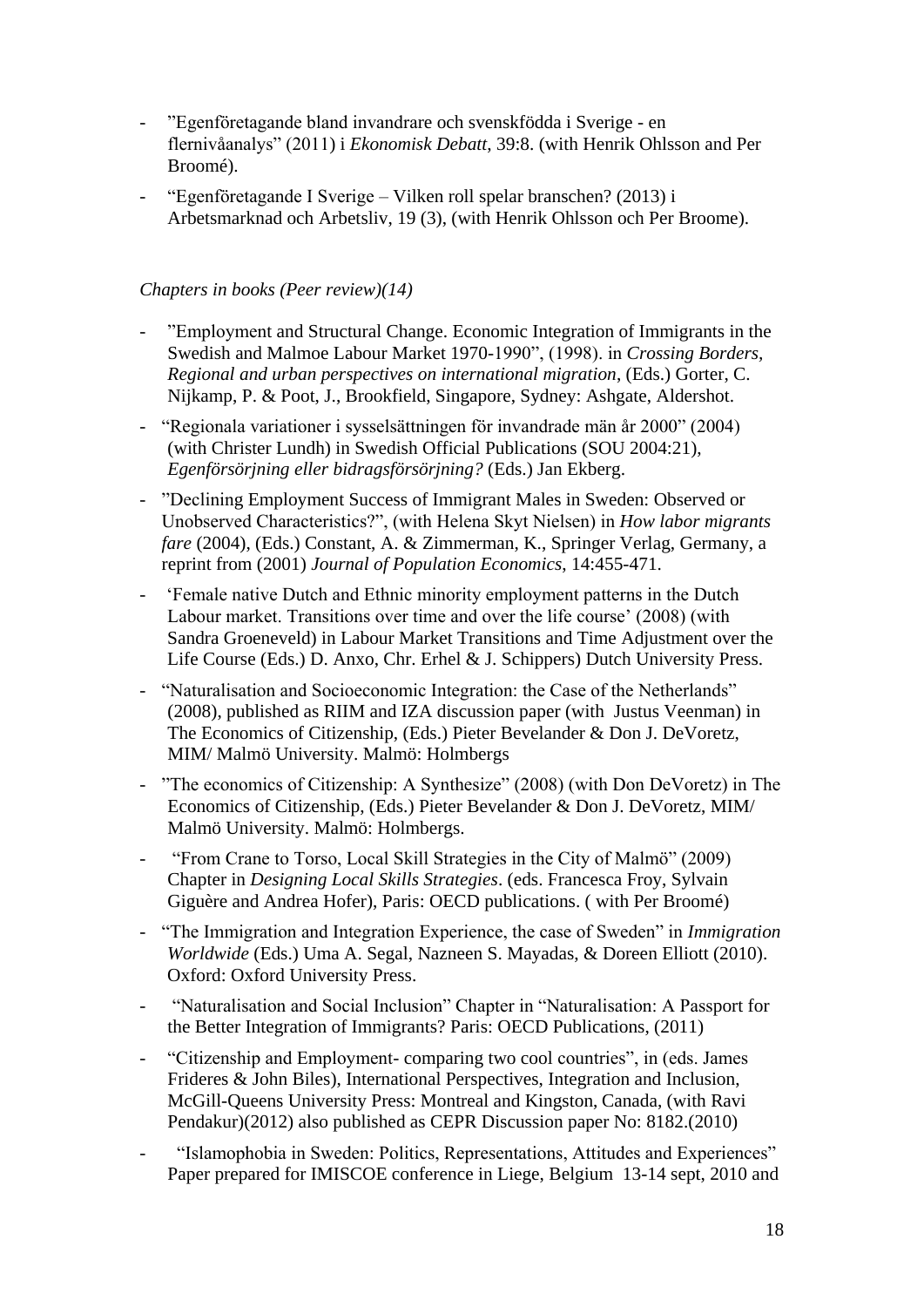published in Islamophobia in the West: Measuring and explaining individual attitudes (Eds. Marc Helbling), Routledge (2012). (with Jonas Otterbeck)

- "The twilight of multiculturalism? An analysis of cross-national findings from across European states" (2013) (with Raymond Taras) in "Challenging Multiculturalism, European Models of Diversity" (Ed. Raymond Taras).
- "Crisis, Oh That Crisis? The Financial Crisis and Its Impacts on Migration in Europe" (2014) Introductory book chapter in Edited volume on Crisis and Migration, together with Bo Petersson.
- "International Migration and Social-Democratic Welfare Regime" (together with Erica Righard) in "Social Transformations in Scandinavian Cities" (Eds., Erica Righard, Magnus Johansson and Tapio Salonen), Nordic Academic Press, 2015

### *Chapters in books(15)*

- "Varför får de inga jobb?", (2001) in *Törnroslandet, om tillhörighet och utanförskap,* Integrationsverket, Norrköping, Sweden.
- 'Etnische verschillen in de transitie van zorg naar werk', (2006) (together with Sandra Groeneveld and Justus Veenman) chapter in book *Nieuwe ongelijkheden op de transitionele arbeidsmarkt*, (Eds.) Justus Veenman, Aksat: Amsterdam
- "Invandring och ekonomisk integration i Stockholm", (2007) i *Vägen till Sverige, Om integrationsarbete i Stockholm,* (eds.) Daniel Rauhut, FoU-rapport 2007:1, Stadsledningskontoret, Stockholm.
- Arbetskraftsinvandring och flyktingars arbetsmarknadsintegration (2007) in *Migration och tillhörighet, inklusions- och exklusionsprocesser i skandinavien*, (Eds.) Alsmark, G., Kallehave, T. & Moldenhawer, B., Centrum för Danmarksstudier 15, Makadam Förlag: Riga. (with Christer Lund)
- "In the Picture, Resettled Refugees in Sweden" (2009) in *Resettled and Included? The employment integration of resettled refugees in Sweden* (2009) (Eds. Pieter Bevelander, Mirjam Hagström & Sofia Rönnqvist), Malmö University, MIM, Holmbergs: Malmö.
- "Resettled and Included? The employment Integration of resettled refugees in Sweden" (2009) (With Mirjam hagström and Sofia Rönnqvist) in *Resettled and Included? The employment integration of resettled refugees in Sweden* (2009) (Eds. Pieter Bevelander, Mirjam Hagström & Sofia Rönnqvist), Malmö University, MIM, Holmbergs: Malmö.
- "The Employment Attachment of Resettled Refugees, Asylum Claimants and Family Reunion Migrants in Sweden", (with Ravi Pendakur) in *Resettled and Included? The employment integration of resettled refugees in Sweden* (2009) (Eds. Pieter Bevelander, Mirjam Hagström & Sofia Rönnqvist), Malmö University, MIM, Malmö: Holmbergs.
- "Migration und Integration in Schweden" (2010) with Sofia Rönnqvist, In "Migration und Integration in Europa" (Eds. F. Baasner) in German, NOMOS: Baden-Baden, Germany.
- "Kvotflyktingars fördröjda framgång" (2010) Book chapter in book *Lyckad Invandring!*, (red. Martin Ådahl), FORES: Stockholm, (with Mirjam Hagström)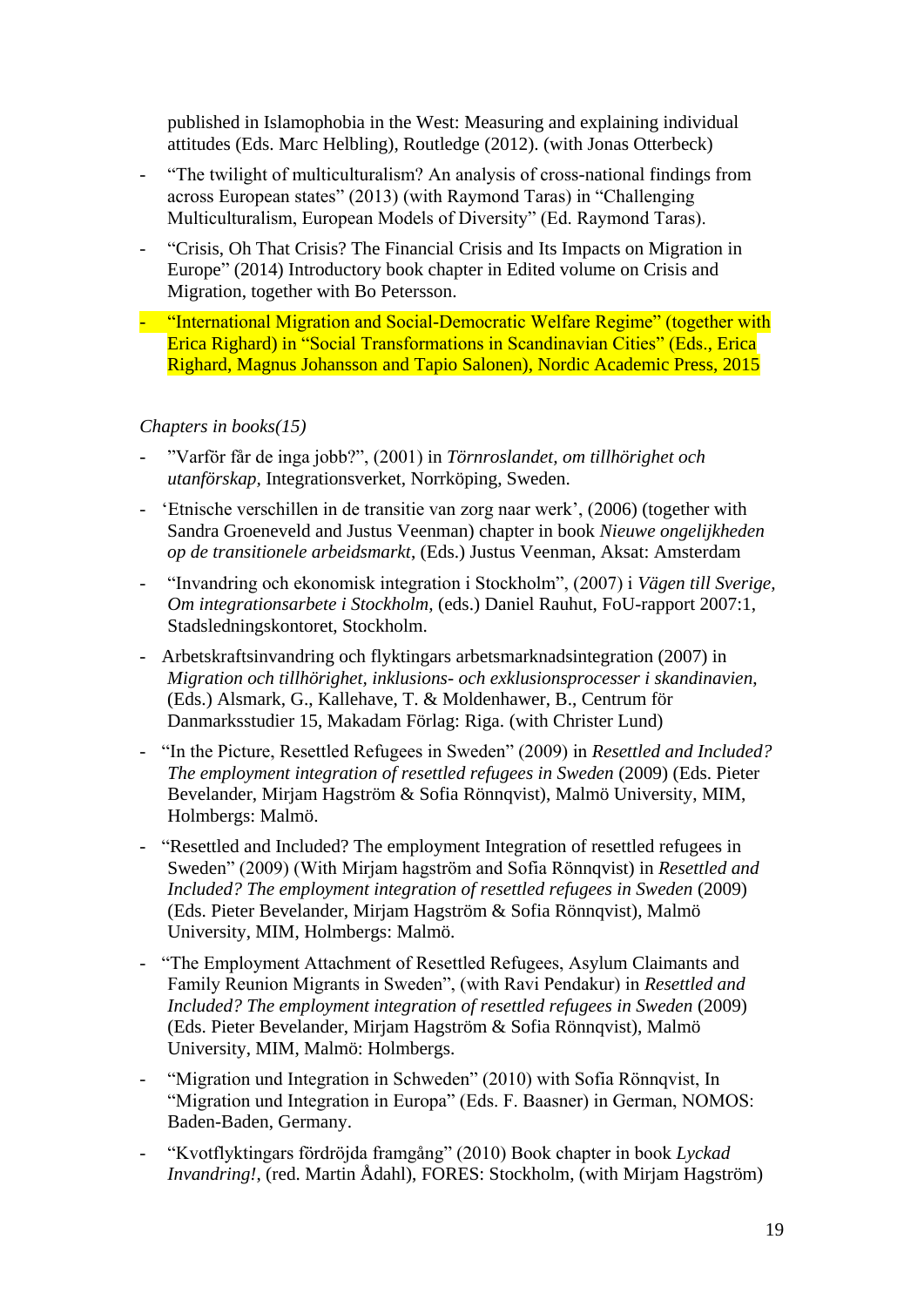- "Socialt kapital och integration i Kanada" (2011) Book chapter in book *Kanadamodellen, Vad kan Sverige lära av Kanada om invandring?* (red. Petter Hojem & Martin Ådahl), FORES: Stockholm, (with Ravi Pendakur)
- "Valdeltagande och medborgarskap", kapitel i *Vägen till Medborgarskap*. *Arkiv: Lund (2011)(red. Pieter Bevelander, Christian Fernandez & Anders Hellström)*
- "Vägar till medborgarskap", (2011) kapitel i *Vägen till Medborgarskap. Arkiv: Lund* (tillsammans med Anders Hellström och Christian Fernandez) (2011)
- "Att bli medborgare, att vara medmänniska", (2011) kapitel i *Vägen till Medborgarskap. Arkiv: Lund* (tillsammans med Anders Hellström och Christian Fernandez)
- "Från invandrare till medborgare? Nationalitet och naturalisering i Sverige och andra länder" (2013) (med Christian Fernandèz) i IMER idag (red. Bo Petersson och Christina Johansson) Liber förlag
- "Sverige och arbetskraftsinvandringen", in *Världens öppnaste land,* Fores, 2014 (with Henrik Emilsson) an extended version is also published as Current Themes, 13, as *The most open country in the World*, 2014.

### *Miscellaneous articles/chapters/reports(22)*

- "Immigrant Labor Force Participation in Sweden 1960-1990" (1995) Mimeo, Department of Economic-History, Lund University. (Licenciate degree).
- "Declining Employment Assimilation of Immigrants in Sweden: Observed or Unobserved Characteristics?" (1999) *CEPR-discussion paper series no 2132,*  April 1999 (with Helena Skyt Nielsen)
- "Immigration Patterns, Economic Integration and Residential Segregation: Sweden in the Late 20th Century" (2004) In *Current Themes in IMER Research, no 2.*, IMER, Malmö University.
- "Zweden" (2005) Chapter in *Etnische segregatie en beleid: een landenvergelijking*, (red.) Th. Veld, ISEO, Instituut voor Sociologisch-Economisch Onderzoek, Erasmus Universiteit Rotterdam.
- "The Integration Challenges of Sweden", (2006) in (Eds.) Usha George, Integration of Newcomers, *Canadian Diversity*, Volume 5:1, winter 2006.
- "Employment Integration of Refugees, The Influence of Local Factors on Refugee Job Opportunities in Sweden" (2007) Published as IZA discussion paper no: 2551. (with Christer Lundh).
- "Migration and Citizenship in Sweden" (2008), in (Eds.) Daniel M. Weinstock, Citizenship in the 21st Century, International Approaches, *Canadian Diversity*, Volume 6:4, Fall 2008.
- "Electoral Participation of Natives, Immigrants and Descendants in Sweden" Published as IZA Discussion paper and RIIM working paper, (2008) (with Ravi Pendakur).
- "Asylsökandes eget boende EBO, En kartläggning, (2008) Rapport för Justitiedepartementet och Boverket, (with Henrik Emilsson och Mirjam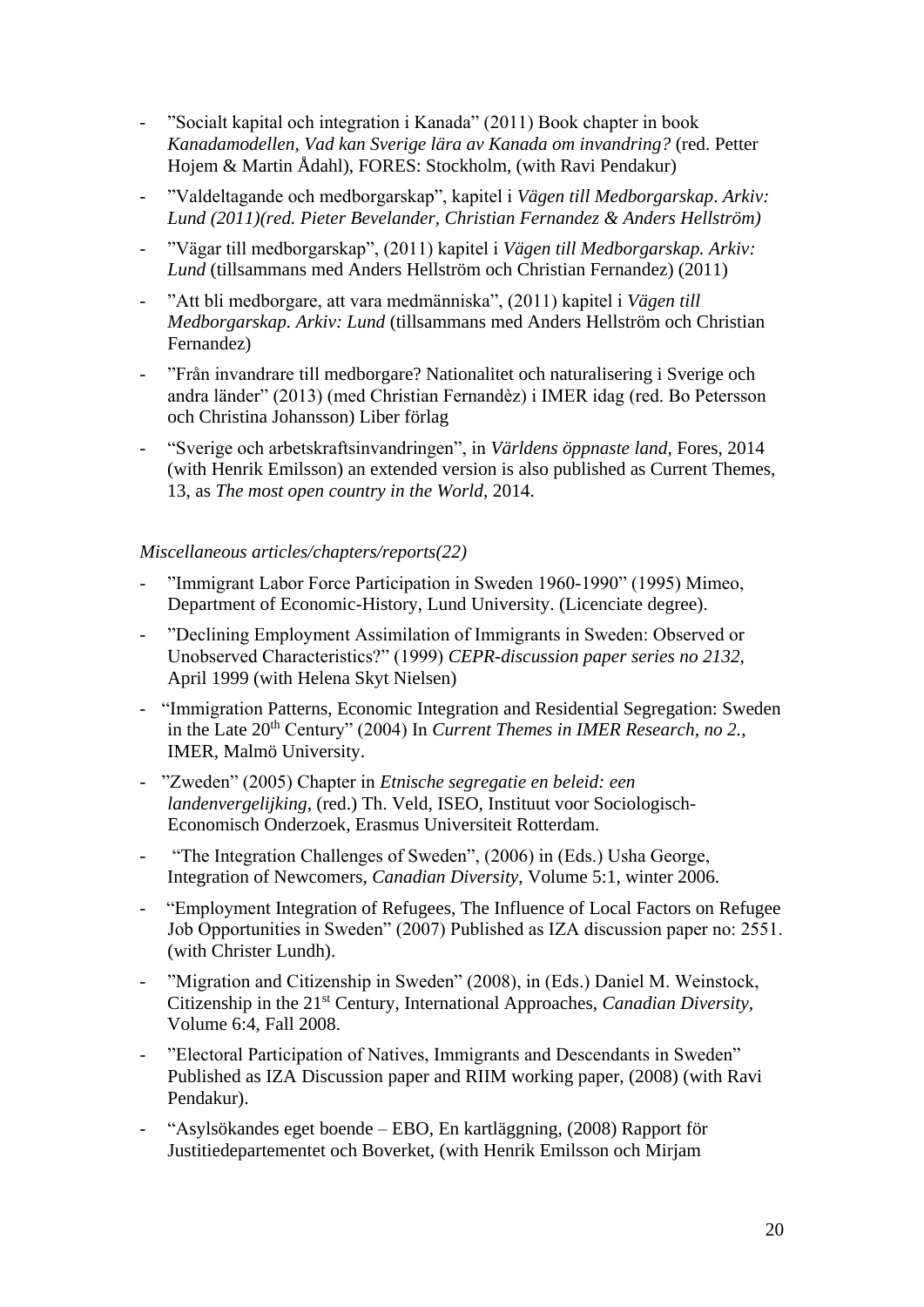Hagström) also as supplement in SOU 2009:19 Aktiv Väntan – asylsökande i Sverige, Stockholm: Fritzes.

- "Mellan uppehållstillstånd och bostad, En kartläggning av nyanlända flyktingars bostadssituation" (2009) Karlskorna: Boverket. (with Mirjam Hagström).
- "Tillväxt och mångfald i skånskt företagande" (2009) Region Skåne. (with Per Broomé, Inge Dahlstedt och Tobias Schölin)
- "Sweden" (2010) in Migration, Employment and Labour Market Policies in The European Union, Part 1: Migration and the Labour Markets in the European Union (2000-2009), (Eds. Anna Platonova & Guliana Urso), IOM. (with Inge Dahlstedt & Sofia Rönnqvist).
- "Sweden" (2010) in Migration, Employment and Labour Market Policies in The European Union, Part 2: Labour Market Integration Policies in the European Union (2000-2009), (Eds. Anna Platonova & Guliana Urso), IOM. (with Inge Dahlstedt & Sofia Rönnqvist).
- "The Self-employment of Immigrants and natives in Sweden: To what extent do the "immigrant group" and the Labour market context" affect the self-employment of individuals in Sweden?" (2010) downloadable as IZA Discussion paper 4976 (with Per Broomé & Henrik Ohlsson)
- "Sweden's Population Groups Originating from developing countries: Change and Integration", (2012), In *Current Themes in IMER*, No 12, Holmbergs: Malmö University (with Inge Dahlstedt)
- "Citizenship acquisition, employment prospects and earnings: comparing two cool countries" 2011/12 (with Ravi Pendakur) Published as working paper at website EUDO Citizenship, Robert Schuman Institute, European University, Florence.
- "The Religious Affiliation and Anti-Semitism of Secondary School Swedish Youths: A Statistical Analysis of Survey Data from 2003 and 2009", (2013) IZA Discussion paper No. 7218, (with Mikael Hjerm & Jenny Kiiskinen)
- "Scandinavia's Population Groups Originating from developing countries: Change and Integration", (2012), In *Current Themes in IMER*, No 14, Holmbergs: Malmö University also published by *Nordic Council publications* (with Rasmus H. Bilde, Inge Dahlstedt,Marc Eskelund, Line Møller Hansen, Miroslav Macura, Kasper Gehrke Pedersen and Lars Østby)
- "The Economic Case for a Clear, Quick Pathway to Citizenship: Evidence from Europe and North America" Research paper for Institute for American progress, (2014) (with Don DeVoretz)
- "Catching up, The Labor Market Integration of New Immigrants in Sweden" (2014) Research paper for Migration Policy Institute, Washington. (with Nahikari Irastorza)
- "Specialstudie attityder gentemot invandrare i Skåne", Kapitel 5 i *Tid för Tolerans* (2014), Forum för Levande Historia, 1:2014 (tillsammans med Jonas Otterbeck).
- "Resettled Refugees in Sweden: A Statistivcal Overview" Chapter 2 in Resttled and Connected?, Social Networks in the Integration process of Resettled Refugees, (2015), Holmbergs förlag, Malmö University.